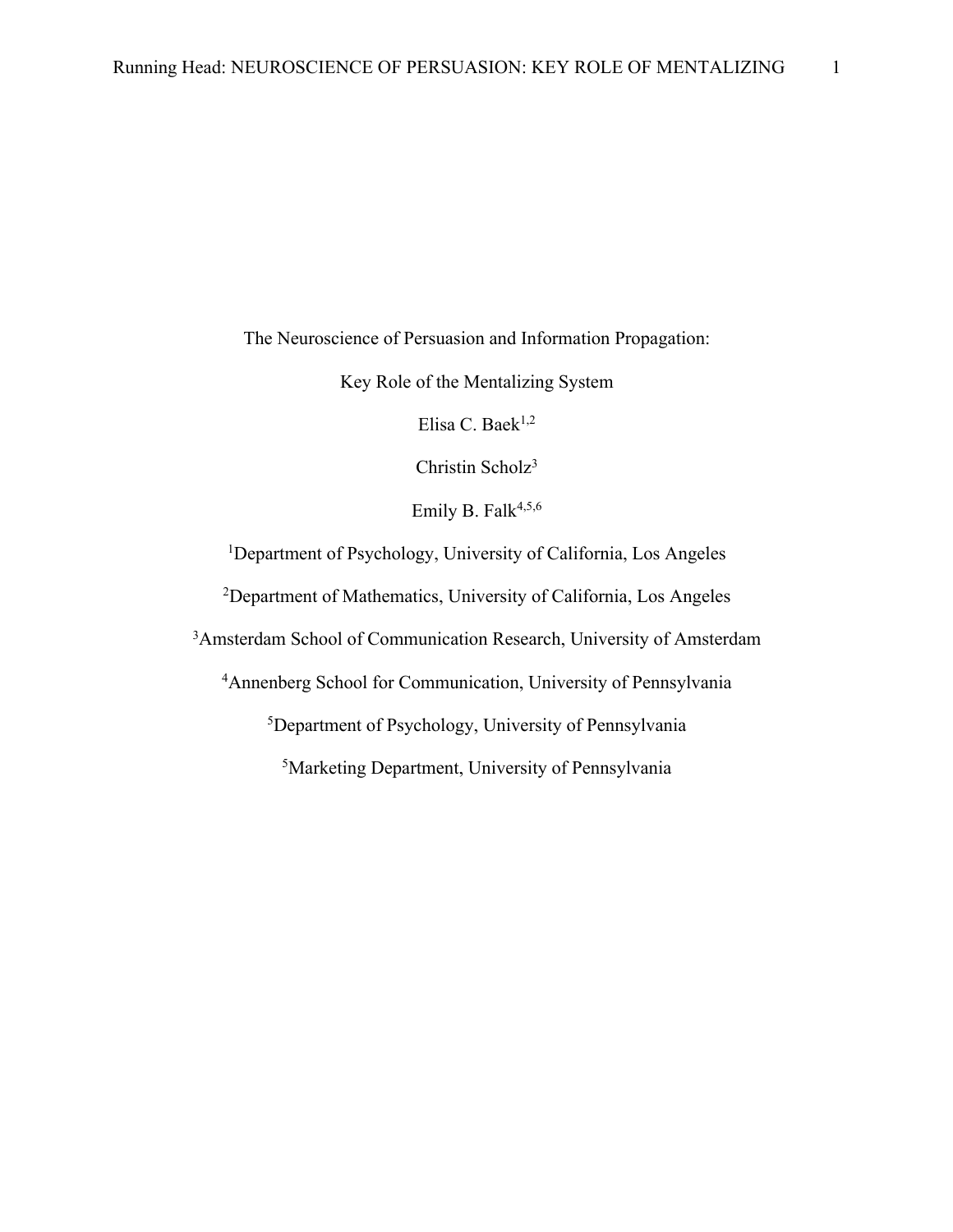## Author Bios

**Elisa C. Baek** (Ph.D., University of Pennsylvania) is a postdoctoral fellow at the Department of Psychology and Department of Mathematics (joint) at the University of California, Los Angeles. Her research focuses on the neural and psychological drivers behind information sharing, and the variables that are associated with whether such attempts lead to successful information propagation. Specifically, she is interested in the neural, psychological, and social network variables that distinguish successful communication. Her work is supported by an NSF SBE Postdoctoral Research Fellowship.

**Christin Scholz** (Ph.D., University of Pennsylvania) is an assistant professor of persuasive communication at the University of Amsterdam. She uses neuroimaging to study neural and psychological mechanisms that explain daily health behaviors as a function of diverse information sources such as social influence from peers and professional media interventions. Her work is supported by a Marie Curie Fellowship from the European Commission and a Veni grant from the Dutch Science Foundation (NWO).

**Emily Falk** (Ph.D., UCLA) is a Professor of Communication, Psychology, and Marketing at the University of Pennsylvania, Director of Penn's Communication Neuroscience Lab and a Distinguished Fellow of the Annenberg Public Policy Center. Her research examines what makes messages persuasive, why and how ideas spread and what makes people effective communicators. Falk has received numerous awards, including the ICA Young Scholar Award, SPSP Attitudes and Social Influence Division Early Career Award, a Fulbright grant, the NIH Director's New Innovator Award, and DARPA Young Faculty Award.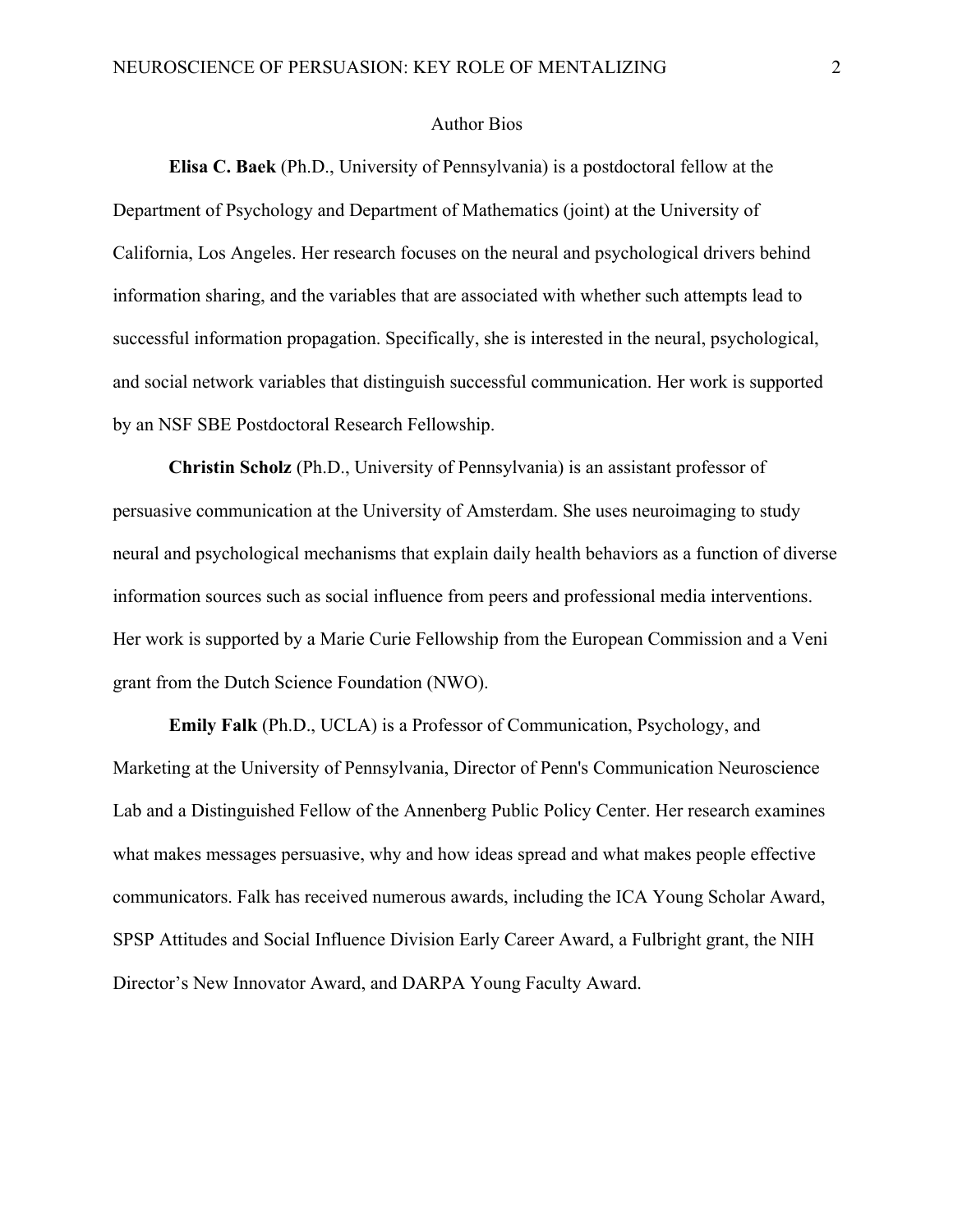#### Abstract

What are the psychological and neural processes that support successful information propagation between communicators and receivers? The current chapter draws upon recent contributions from neuroscience to focus on the role of mentalizing, or considering other people's mental states, as one factor that leads to successful social influence and information propagation. Across different contexts, messages that lead to information propagation are distinguished by higher levels of mentalizing in both communicators and receivers of influence. The chapter also highlights developmental, cultural, and social network factors that moderate the relationship between mentalizing and influence.

Keywords: ...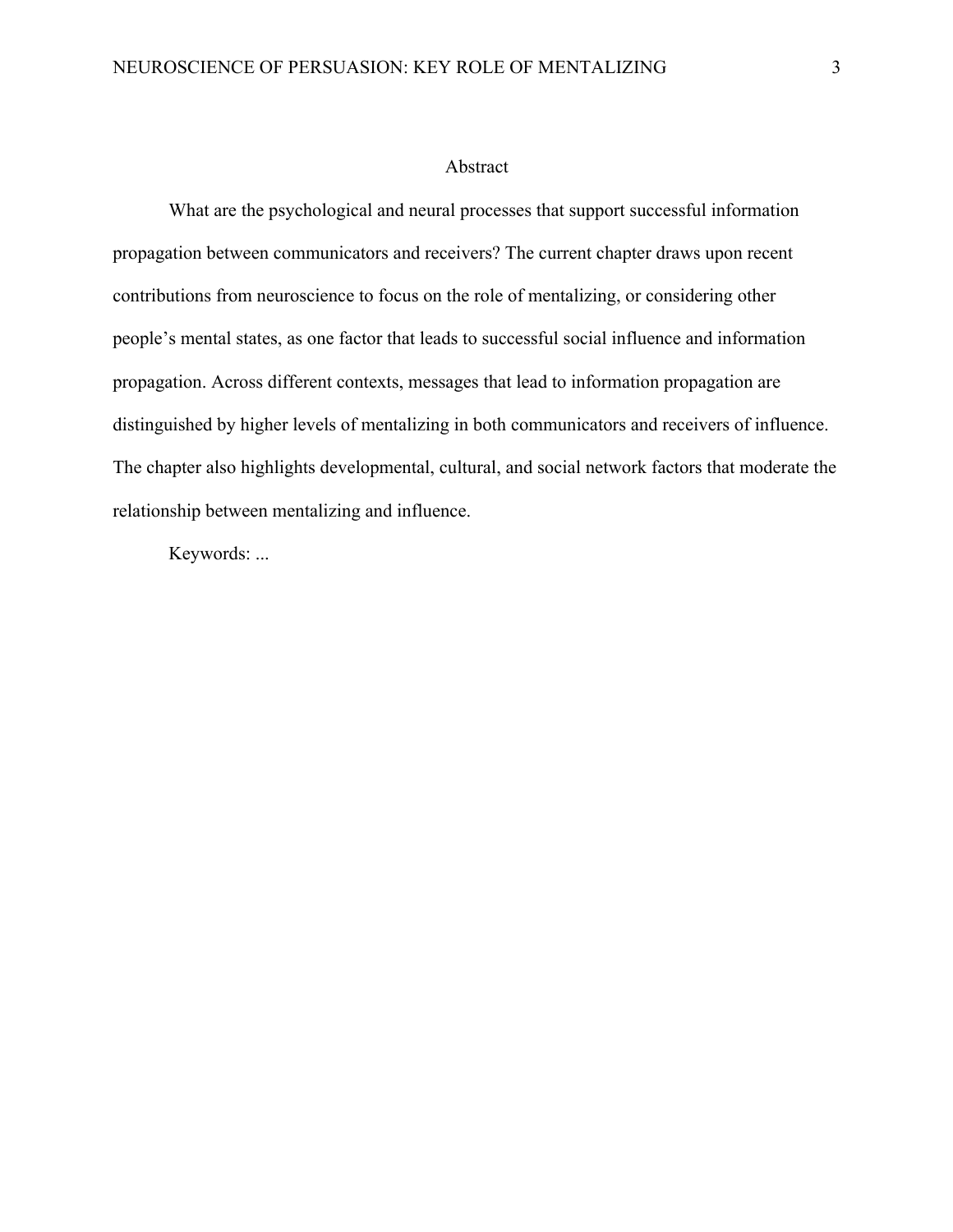The Neuroscience of Persuasion and Information Propagation:

## Key Role of the Mentalizing System

What are the psychological drivers that lead communicators to share information with and influence others? How do receivers process shared content that leads to successful information propagation? How do contextual factors moderate the mechanisms at play? In this chapter, we focus on mentalizing (i.e., considering the mental states of other people). Among many processes involved in social influence, mentalizing is one key input to decision making in communicators and receivers of influence (Cascio, O'Donnell, Bayer, Tinney, & Falk, 2015; Baek, Scholz, O'Donnell, & Falk, 2017; Welborn et al., 2015; van Hoorn, van Dijk, Meuwese, Rieffe & Crone, E. A., 2016), and it is theorized to play a central role in whether efforts to persuade and influence are successful (Cascio et al., 2015; Falk, Morelli, Welborn, Dambacher, & Lieberman, 2013; Welborn et al., 2015); messages that lead to successful propagation of ideas are distinguished by higher levels of mentalizing in both the communicator and receiver. We also highlight key contextual factors, including development, culture, and social networks, that moderate the association between mentalizing and influence, and conclude by highlighting future research opportunities in these domains.

#### **What is Metalizing?**

Mentalizing, defined as considering the mental states of others, plays a critical role in the human social experience (Adolphs, 2009; C. D. Frith & Frith, 2006). Without the ability to interpret and understand the attitudes, beliefs, and feelings of others that precede their actions, we would be lost in navigating the social world. The ability to mentalize is not only necessary to explicitly understand that others might hold different beliefs than we do (e.g., "My brother never saw me eat the last banana, so he might look for it"), but also to navigate complex social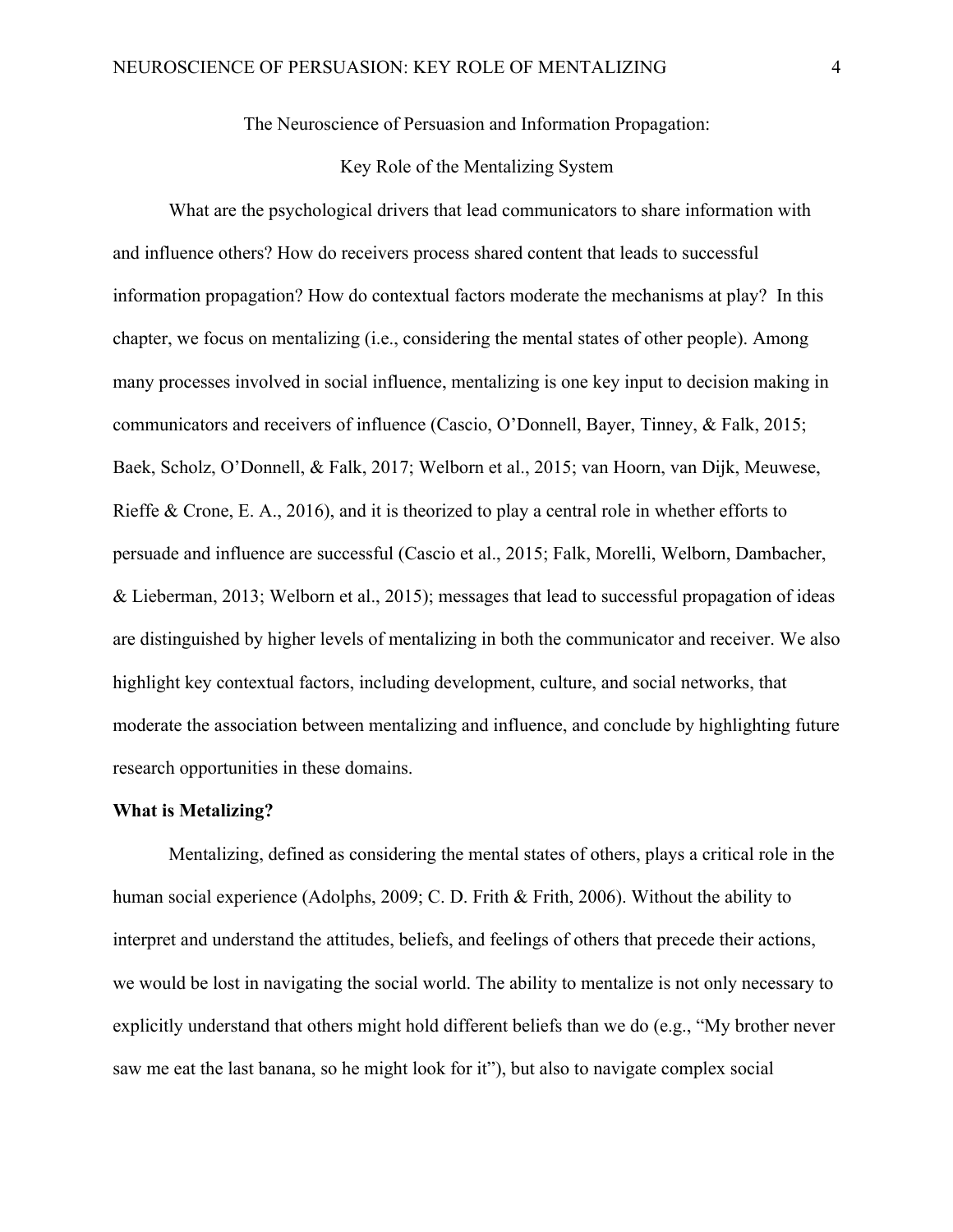situations through implicit cues (e.g., "Susie feels embarrassed after falling, and she might feel better if I reassure her"). Indeed, deficits in the ability to mentalize characterize psychosocial disorders including autism (Chung, Barch, & Strube, 2014), schizophrenia (Chung et al., 2014), and borderline personality disorder (Bateman & Fonagy, 2012).

Behavioral tasks are often used to test and measure mentalizing abilities of individuals. In one classic task, participants are tested in their ability to understand that others might hold an incorrect belief about the state of the world (Wimmer & Perner, 1983). In this false-belief task, participants read through a narrative such as the following: *Mark puts his toy inside his drawer and leaves the room. Meanwhile, Katy moves the toy to under the bed. Upon returning, where will Mark look for the toy?* In order to identify that Mark will look for the toy in the drawer, participants must be able to understand that Mark holds a belief about the location of the toy that is both incorrect and different from their own. This simple false-belief task has mostly been utilized to test mentalizing abilities in children, and more complex versions of the task have been adapted for adults that test the ability to understand more complex mental states and intentions (Happé, 1994; Wang & Su, 2013). Findings from such tasks shed light on developmental stages in mentalizing ability (U. Frith  $\&$  Frith, 2003) and mentalizing deficits that characterize psychosocial disorders (Chung et al., 2014).

Neuroscience evidence has also identified neural systems that support mentalizing. In particular, portions of the medial prefrontal cortex (MPFC), particularly subregions in the middle and dorsomedial prefrontal cortex (MMPFC, DMPFC), as well as bilateral temporoparietal junction (TPJ), precuneus (PC/PCC), superior temporal sulcus (STS), and temporal poles are robustly engaged when people are actively considering the mental state of others, as identified in a meta-analytic map retrieved from Neurosynth (See Figure 1; See also, Dufour et al., 2013; C.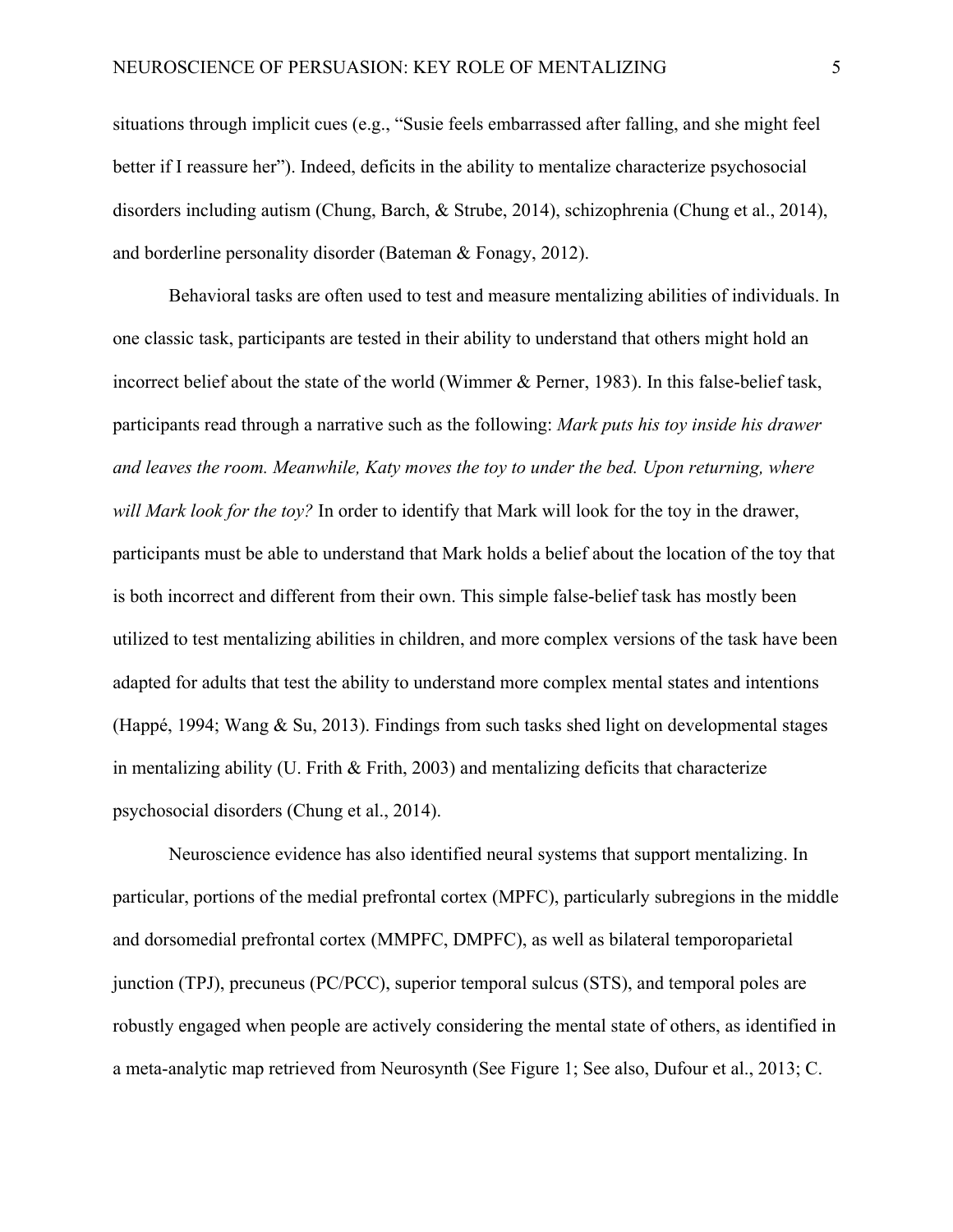D. Frith & Frith, 2006). These regions involved in mentalizing overlap substantially with the brain's 'default-mode network' (i.e., regions of the brain active when participants of fMRI studies are not given a specific task), which is thought to generally support continuous processing of the environment in order to anticipate future events and enact appropriate behavioral trajectories, including efficient social judgments (Meyer, Davachi, Ochsner, & Lieberman, 2018). Although we review evidence from prior work that interprets activity in these regions as involved in mentalizing, the subregions that form the mentalizing network have also been implicated in other cognitions as part of the default-mode network, including reinforcement learning and goal-directed action (for a review, see: Raichle, 2015). Thus, mentalizing may be one specific type of the broader class of processes that are implicated in interpreting the environment and predicting future events to optimize behavioral response.

## ================================= INCLUDE FIGURE 1 ABOUT HERE =================================

With these caveats in mind (see Poldrack, 2011 for a review), neuroimaging allows for activity in the mentalizing system to be tracked in 'real-time' as individuals are actively processing stimuli, and thereby does not rely on individuals' ability to introspect on their thought processes. This is an advantage because mentalizing is often an implicit, instinctive process (U. Frith & Frith, 2003); in many social situations, people understand others' perspectives without intentional effort. The ability to assess these processes implicitly has enabled researchers to study the role of mentalizing in non-verbal communication (Kampe, Frith, & Frith, 2003), predicting behavioral outcomes ranging from susceptibility to peer influence (Cascio et al., 2015; Welborn et al., 2015), and encoding of successful ideas (Falk et al., 2013; Falk, O'Donnell, & Lieberman, 2012).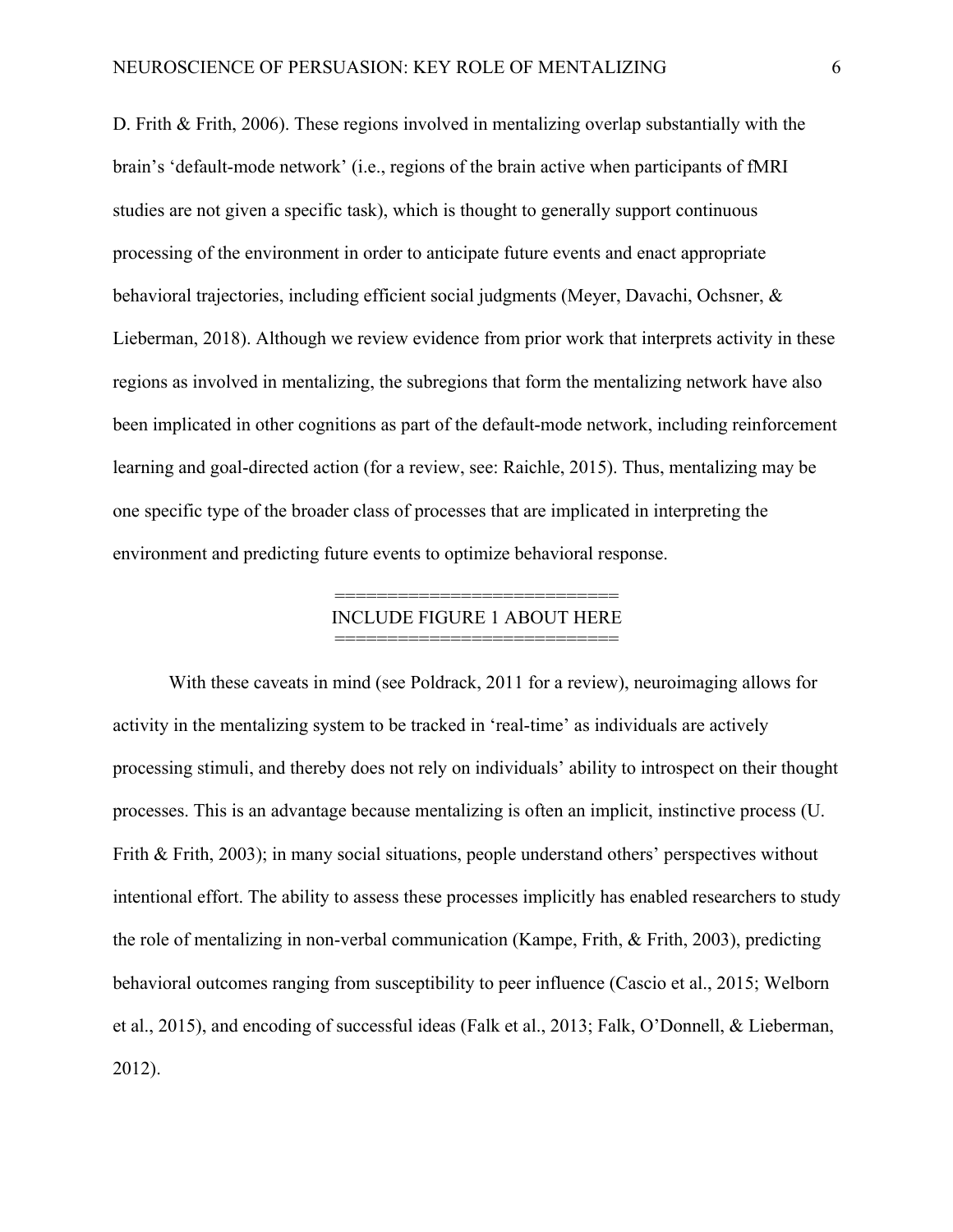The current chapter focuses on how mentalizing contributes to decision-making in one aspect of human communication—social influence. We highlight recent findings from neuroscience that suggest that mentalizing contributes to decision-making processes that determine whether specific forms of social influence, such as persuasion and information propagation, are successful. Findings highlight that neural measures of mentalizing activity can be used to predict behavioral outcomes of interest, such as the success of social influence at the message, individual person, and population-levels.

# **The Involvement of Mentalizing in Persuasion, Social influence, and Information Propagation**

Depending on the context, people can be either communicators or receivers of social influence, influencing or being influenced by others to change behaviors or preferences. Social influence can take numerous forms such as active persuasion attempts (e.g., ordering a salad because your friend convinced you to eat healthy) or more subtle influences on behavior (e.g., ordering a salad because you saw your friend eat healthy). In order for social influence to successfully take place, a message of some form (e.g., verbal, written, non-verbal) from a communicator must be successfully transmitted to the receiver. We highlight neuroscientific evidence that implicates mentalizing in two types of social influence—persuasion (i.e., explicit attempts to influence others) and information propagation (i.e., transfer of information between communicators and receivers).

## **Mentalizing in Communicators Increases Success of Social Influence**

Mentalizing is associated with communicators' decisions to share information with others, and predicts whether such shared information leads to success in persuading and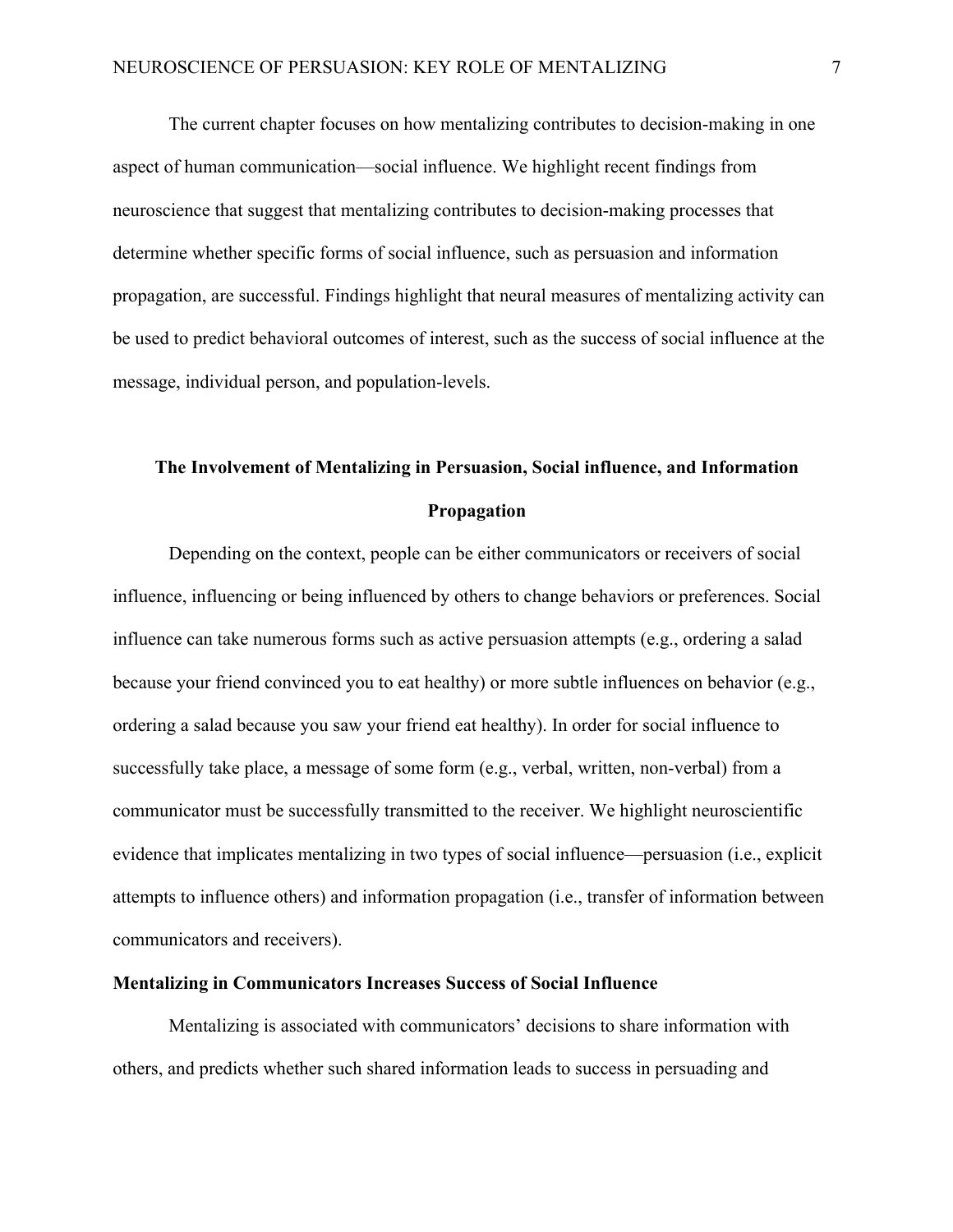influencing others (for reviews, see: Baek & Falk, 2018; Falk & Scholz, 2018). This may be in part because to effectively share information and influence others, communicators should consider the audience of their message, taking into account the receiver's attitude, knowledge, and preferences. Mentalizing is one example of the broader human ability to learn about the world around us, predict future events, and reinforce previous knowledge. Specifically, mentalizing allows a communicator to estimate how a message might be received by the receiver and, thus, what the probable social consequences of a given interaction will be (Berger, 2014). For instance, sharing information may lead to social rewards through opportunities to bond and obtain others' approval; on the other hand, it can lead to social punishment, for instance when a message is ridiculed by the receiver. Indeed, one account suggests that communicators adjust their strategies based on the characteristics of the receivers of their messages (Barasch & Berger, 2014; Scholz, Baek, O'Donnell & Falk, 2019).

Further, communicators recruit portions of the mentalizing network (i.e., sub-regions ofMPFC, PC, bilateral TPJ, and right STS defined based on a meta-analysis of 'mentalizing') when making decisions about sharing news articles compared to decisions to read the articles themselves or considering the content (Baek, et al., 2017). Activity in mentalizing regions also positively scale with communicators' self-reported intentions to share the news articles; this suggests that the mentalizing system is recruited not only when communicators think about whether to share, but also that increased mentalizing is associated with increased sharing intention (Baek et al., 2017). This predictive power of activity in the mentalizing system extends beyond individual study participants to population-level behavior. Brain activity in a small number of participants as they considered news articles was associated with how often each article was actually shared by larger groups of people in real life (Scholz, Baek, O'Donnell &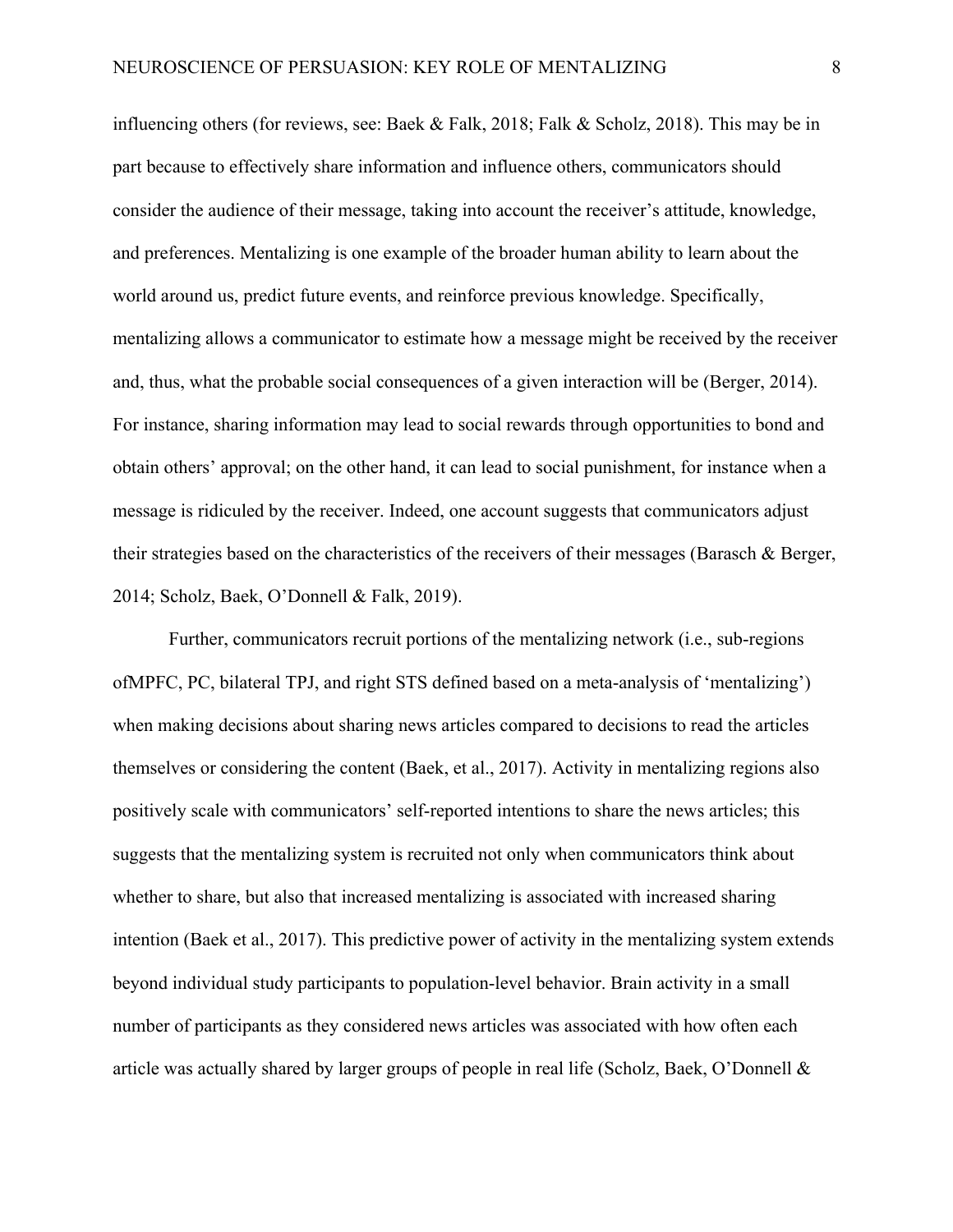Falk, 2017). Specifically, across two studies, brain activity in mentalizing regions showed an indirect effect on population-level sharing of the articles that was mediated through neural valuerelated activity; this suggests that articles that encouraged mentalizing activity also increased value-related brain activity in communicators (Scholz et al., 2017). In this way, mentalizing activity is associated with increased likelihood that information is shared.

## **Individual Differences in Mentalizing are Associated with Successful Influence**

Given that a communicator decides to share information, what sets apart successful communicators from their less successful counterparts? Communicators who show heightened consideration of the thoughts of their receivers can be more likely to be successful (for a review, see: Baek & Falk, 2018). Successful communicators are more likely to be socially flexible, with higher levels of self-monitoring, or the tendency to adjust their behavior based on interpersonal cues (Baek & Falk, 2018; Snyder, 1974). Further, successful communicators are characterized by environmental contexts that encourage greater ability to take the perspective of others, such as occupying social network positions that span many structural holes, meaning that more of their contacts rely on them to communicate with one another (Burt, 2004). Within the brain, salespeople who self-reported higher levels of mentalizing also showed increased recruitment of brain regions associated with mentalizing, including the TPJ and MPFC, and were more successful at adapting their strategies to meet customers' needs (Dietvorst et al., 2009). Similarly, non-professional participants who were more successful at convincing others to accept or reject TV show ideas based on their own preferences showed greater recruitment of the TPJ during initial exposure to the ideas (Falk et al., 2013). Thus, the level of mentalizing in communicators is one indication of the likelihood that information is shared, as well as whether the shared information leads to successful social influence.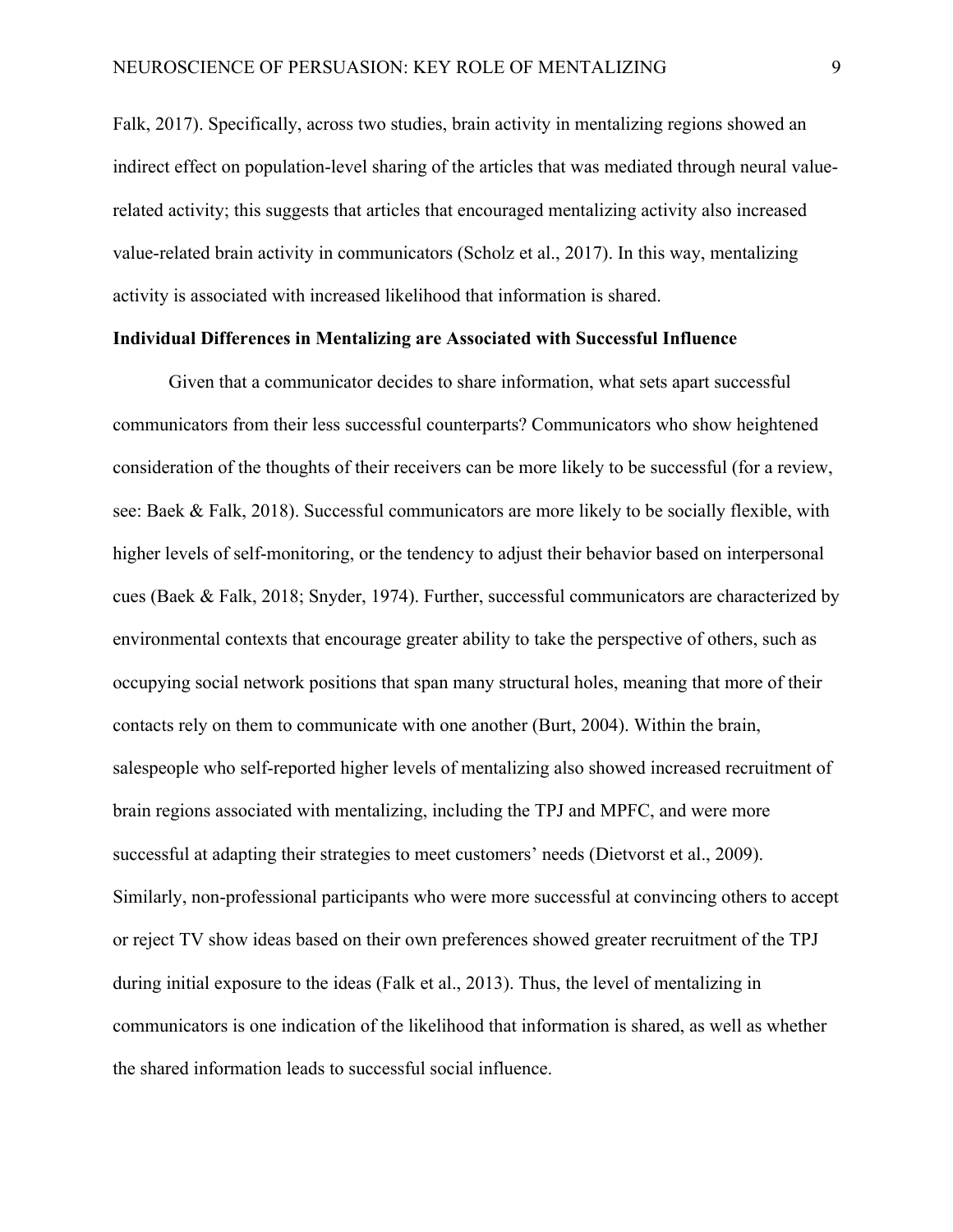#### **Mentalizing in Receivers Leads to Increased Likelihood of Social Influence**

Receivers of social influence also engage in mentalizing, and consideration of others' perspectives can increase a receiver's susceptibility to influence and persuasion. Social belonging and the maintenance of social relationships are fundamental human needs (Baumeister & Leary, 1995). As such, the value of complying with a message is influenced by social norms and by the potential social rewards of compliance (Cialdini & Goldstein, 2004). For instance, agreeing with a message shared by a friend can lead to positive relational outcomes, increasing the value of compliance (Berger, 2014). Likewise, acting to be in compliance with a perceived social norm can lead to a feeling of belongingness (Cialdini & Goldstein, 2004). In order for receivers to find conforming to social influence valuable, it is helpful to understand others' mindsets, perspectives, and values. For instance, receivers may be more likely to find adopting an idea valuable if they are able to understand the perspectives of the communicators. The use of social norms in persuasive communication increases the likelihood of an individual shifting their behavior or attitude toward the norm (Cialdini et al., 2006; Goldstein, Cialdini, & Griskevicius, 2008). For instance, hotel room signs promoting reuse of towels that invoke social norms and group belongingness (e.g., "majority of guests reuse their towels") were more successful at gaining compliance from guests compared to signs solely focusing on environmental appeals (e.g., "you can show your respect for nature and help save the environment by reusing your towels during your stay"; Goldstein et al., 2008). Although not explicitly measured, invoking a social norm likely activated mentalizing in the receivers of the influence as they considered the behavior of others in calculating the value of complying.

Neural evidence provides additional insights to this theory. Text-based persuasive messages that invoked higher activity in regions of the brain implicated in mentalizing (DMPFC,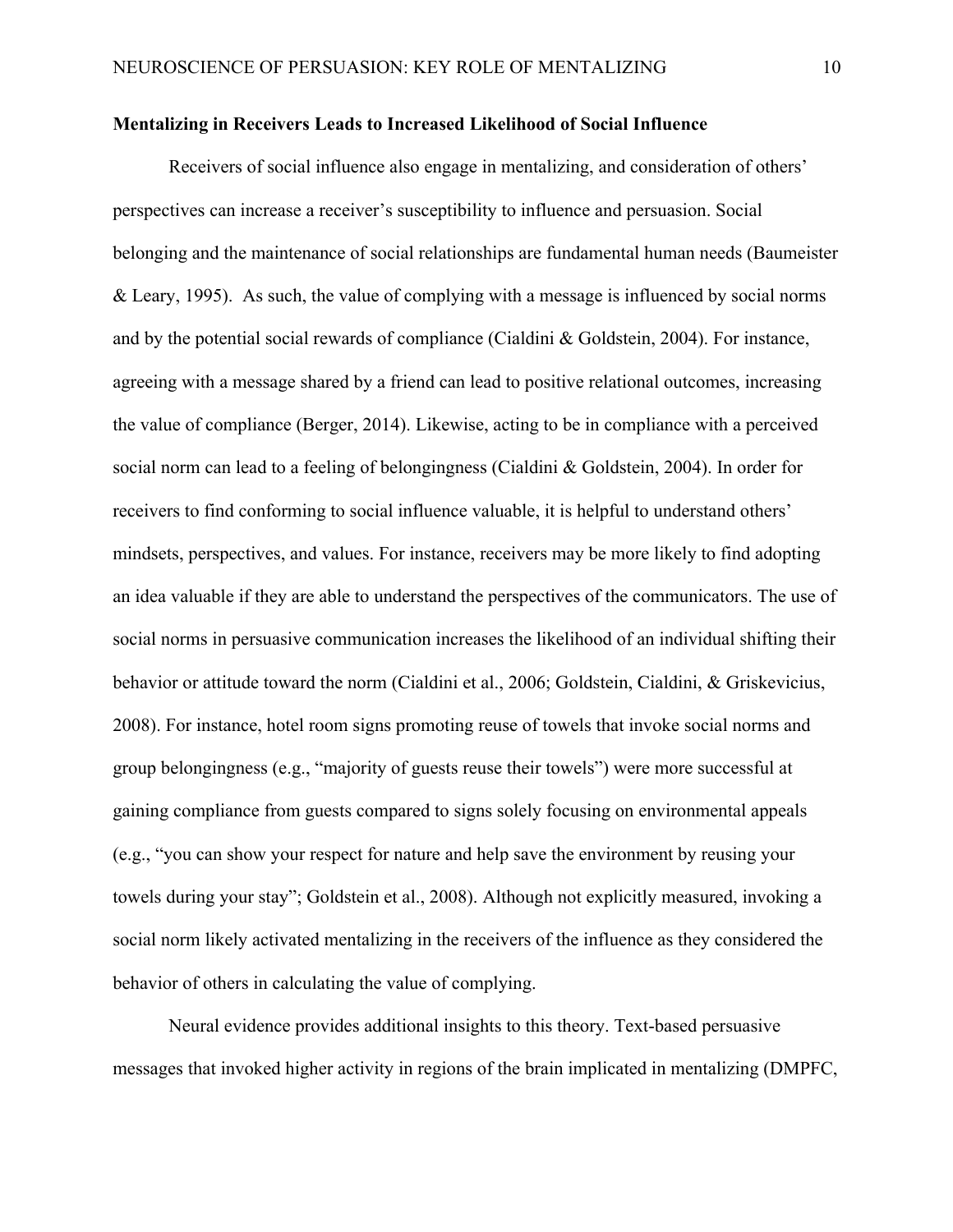posterior STS, temporal pole) were rated to be higher in persuasiveness across two cultural contexts (i.e., American and Korean participants) and message modalities (i.e., text and video messages; Falk et al., 2010). Thus, messages that elicit thoughts of social implications, even if not explicitly from a social source, may be more likely to lead to successful influence.

The mentalizing system is also associated with successful influence during dyadic interactions. Receivers engage the mentalizing system when considering the opinions of others, and this activity is predictive of whether the message will lead to successful social influence (Cascio, et al., 2015; Welborn et al., 2015). Increased activity in the mentalizing system while receivers were reading and considering peer recommendations of mobile game apps was associated with increased likelihood that receivers changed their own recommendations toward that of their peers, leading to successful propagation of recommendations (Baek et al., in submission). Likewise, in adolescents, greater neural activity in regions of the mentalizing system (DMPFC, rTPJ, left temporal pole) was associated with increased likelihood that adolescent participants shifted their preference of art based on social feedback from both their peers and parents (Welborn et al., 2015). In this way, mentalizing activity may be one signal that contributes to whether receivers are socially influenced.

Given that mentalizing is associated with increased likelihood that a receiver will be successfully influenced, can it also distinguish individual differences in susceptibility to social influence? Indeed, individuals more susceptible to social influence (i.e., more likely to change their own opinion to match that of their peers) also showed greater recruitment of the brain's mentalizing system while they were exposed to the opinions of others (Cascio et al., 2015; Welborn et al., 2015). Thus, the extent to which a receiver considers the social implications of incorporating a communicator's opinion may be a key input to an overall value calculation that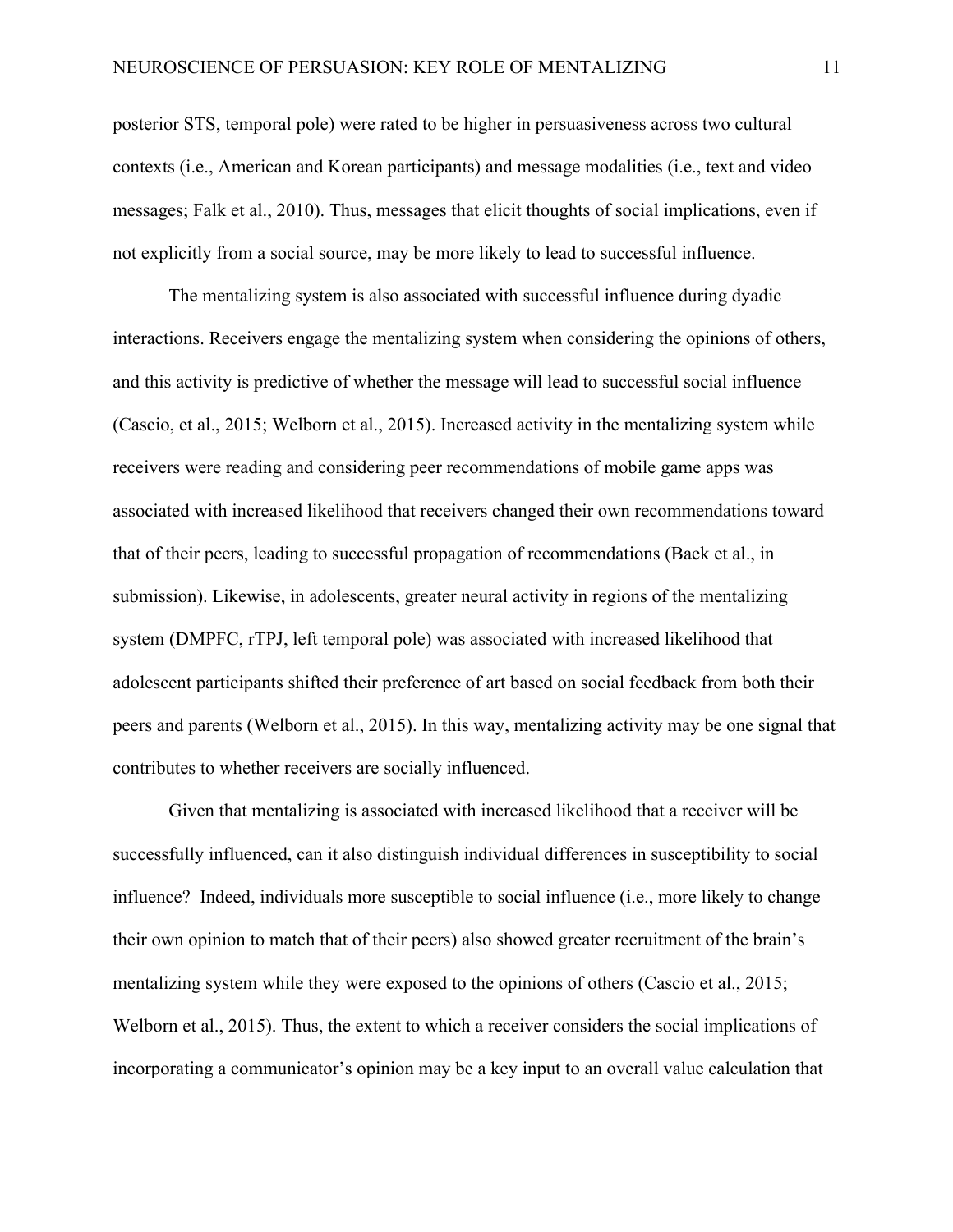determines whether the receiver will be socially influenced (for a review, see: Falk & Scholz, 2018).

## **Mentalizing Supports Information Transfer Between Communicators and Receivers**

Evidence reviewed thus far has highlighted the role of mentalizing in both communicators and receivers of messages, demonstrating that social relevance is a key consideration when a communicator determines the value of sharing information with others, and when a receiver determines the value of incorporating such shared information. Further, the extent to which communicators and receivers consider social relevance contributes to whether a message from a communicator will lead to successful propagation in the receiver. In this section, we highlight evidence suggesting that these processes in communicators and receivers do not exist in isolation but interact with one another to lead to successful communication.

Communicating dyads show behavioral and biological coupling during interactions, coordinating with their partner in the use of language (e.g., linguistic style matching, word matching) (Gonzales, Hancock, & Pennebaker, 2010), non-verbal signals (e.g., physical gestures, vocalizations, eye movements) (Cappella, 1997; Richardson & Dale, 2005), and brain activity (e.g., similar time course of neural activations; Stephens, Silbert, & Hasson, 2010). Higher levels of coupling and coordination between communicating dyads across these measures predict the success of various interpersonal outcomes, including conversational satisfaction (Cappella, 1997), discourse comprehension (Richardson & Dale, 2005), and group performance (Gonzales et al., 2010). Indeed, the large literature on behavioral mimicry (see also the chapter from Bente & Novotny, this volume) suggests that this human tendency to match or mimic one's interaction partner occurs automatically without conscious effort, and has evolutionary advantages in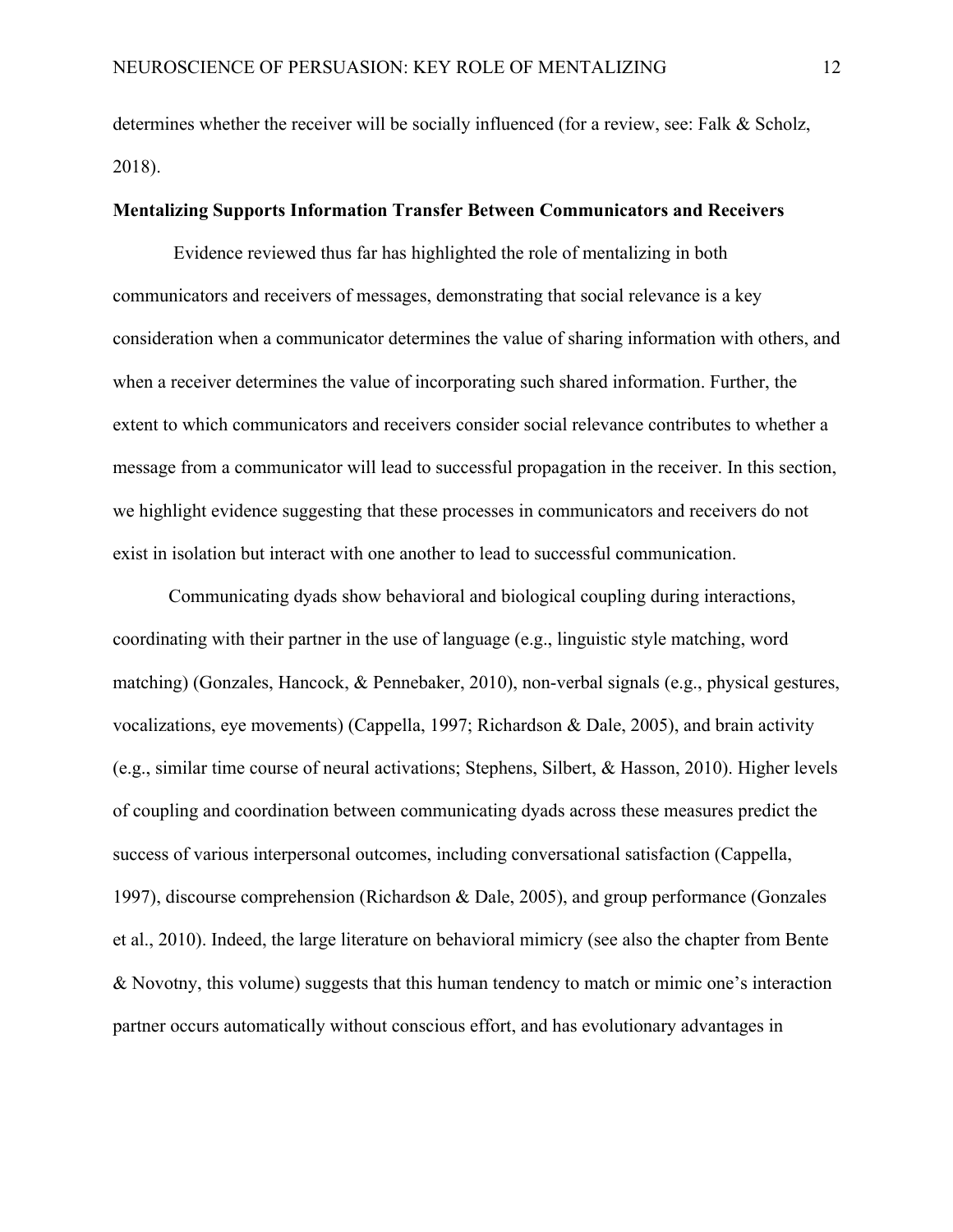supporting the need of humans to socially affiliate with one another for survival (Lakin & Chartrand, 2003; Lakin, Jefferis, Cheng, & Chartrand, 2003).

Neuroscience evidence corroborates and extends such findings, showing that the human brain has not only evolved systems dedicated to support social coordination for individuals in isolation, but also that the brains of communicating dyads display coupling that supports coordination during social interactions (Schippers, Roebroeck, Renken, Nanetti, & Keysers, 2010; Stephens et al., 2010). In particular, neural coupling has not only been observed in lowlevel sensory regions of the brain but also in high-level cognitive systems including those that support mentalizing (Schippers et al., 2010; Scholz et al., in submission; Stephens et al., 2010), with increased coupling in these regions predicting communication success (Scholz, et al., in submission; Stephens et al., 2010).

Brain activity while a set of communicators told real-life stories was associated with brain activity in receivers who listened to these stories; specifically, significant temporallycoupled activity was found in brain regions within the mentalizing system (dorsolateral prefrontal cortex, precuenus, MPFC, TPJ), as well as in low-level auditory regions and mirror neuron system (ventral premotor area and intraparietal area; Stephens et al., 2010). Further, greater neural coupling in these regions between communicators and receivers was associated with higher receiver scores on story comprehension, suggesting that biological coordination between communicating dyads may be a critical component of successful communication (Stephens et al., 2010). Similarly, significant neural coupling was found in brain regions previously implicated in mentalizing (bilateral TPJ, right superior temporal lobe, PC and portions of the MPFC), as well as in self-related processing (posterior cingulate cortex, MPFC), and subjective valuation (ventral striatum, VMPFC) while communicators were considering news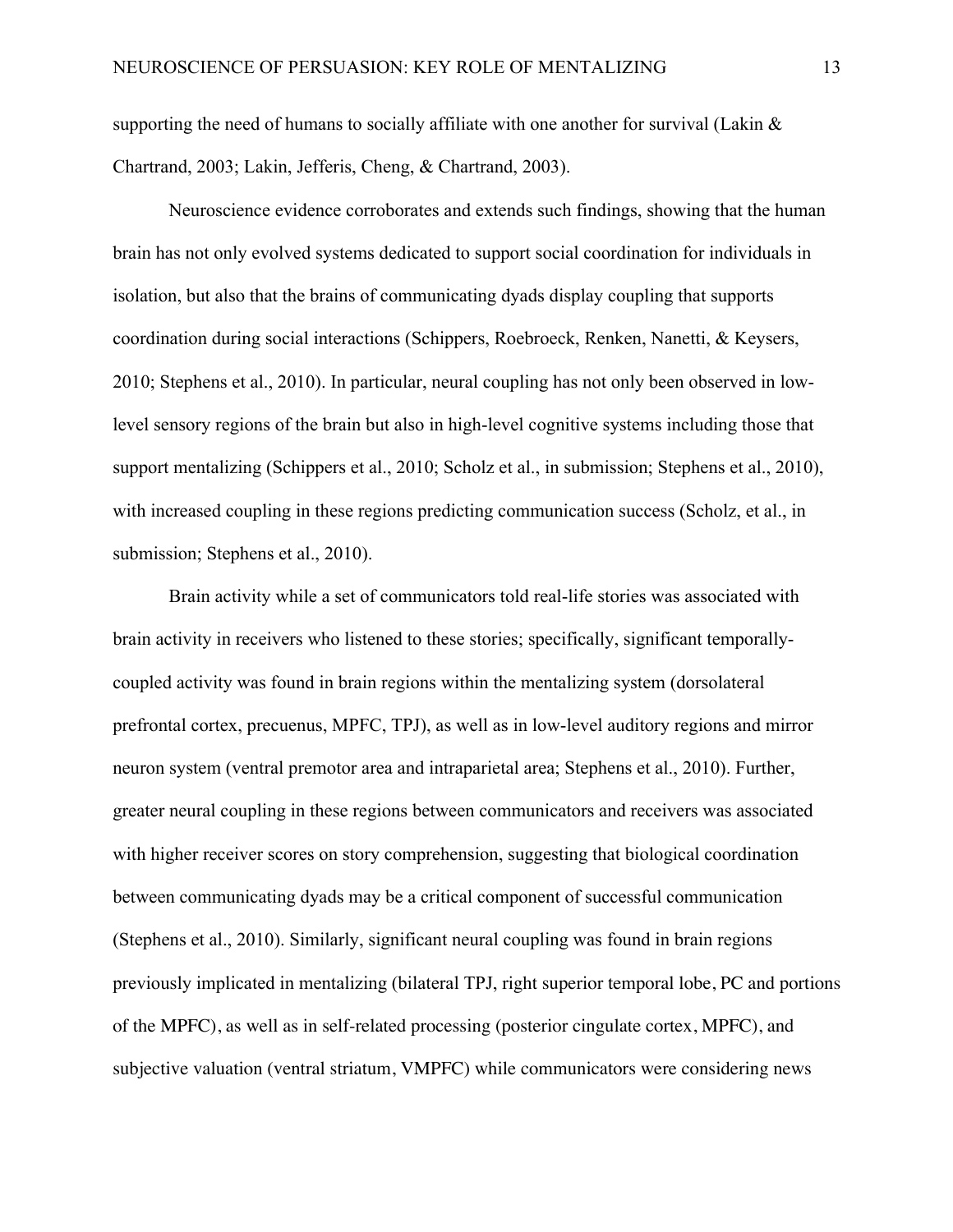articles to share, and receivers who saw the written shared messages (Scholz, et al., in submission). In addition, neural coupling in all three brain systems was associated with coupling in self-reported perceived benefits of sharing in the communicator-receiver pairs (Scholz et al., in submission), further supporting the theory that neural coupling in the mentalizing system may contribute to the propagation of ideas in a communicating dyad. Coupling also occurs during non-verbal social interactions. Communicators and receivers in a non-verbal game of charades showed significant neural coupling in VMPFC and the putative mirror neuron system (Schippers et al., 2010).

Combined, findings highlight that the brain's mentalizing system supports the transfer of ideas between communicators and receivers, with neural coupling in systems relevant to mentalizing robustly implicated across different forms of communication, including verbal, nonverbal, and short text-based interactions on social media. This coupling in the brain's mentalizing system may be necessary to promote the successful propagation of ideas through facilitating mutual understanding of the perspectives, thoughts, and emotions of others, and increasing the value of social coordination. This coordination in the brain's mentalizing system may reflect communicators transferring the social value of information to their receivers through their messages, providing cues to which information may be socially valued (Scholz et al., 2017). This transfer may rely on the communicator and receiver sharing a social context in which a collective sense of identity, norms, and values exists.

## **Moderators of Mentalizing and Future Directions**

With few exceptions, extant studies linking mentalizing activity with successful social influence, persuasion, and message propagation have focused on highly educated young adult populations in the West, primarily observing individuals (and their brains) removed from their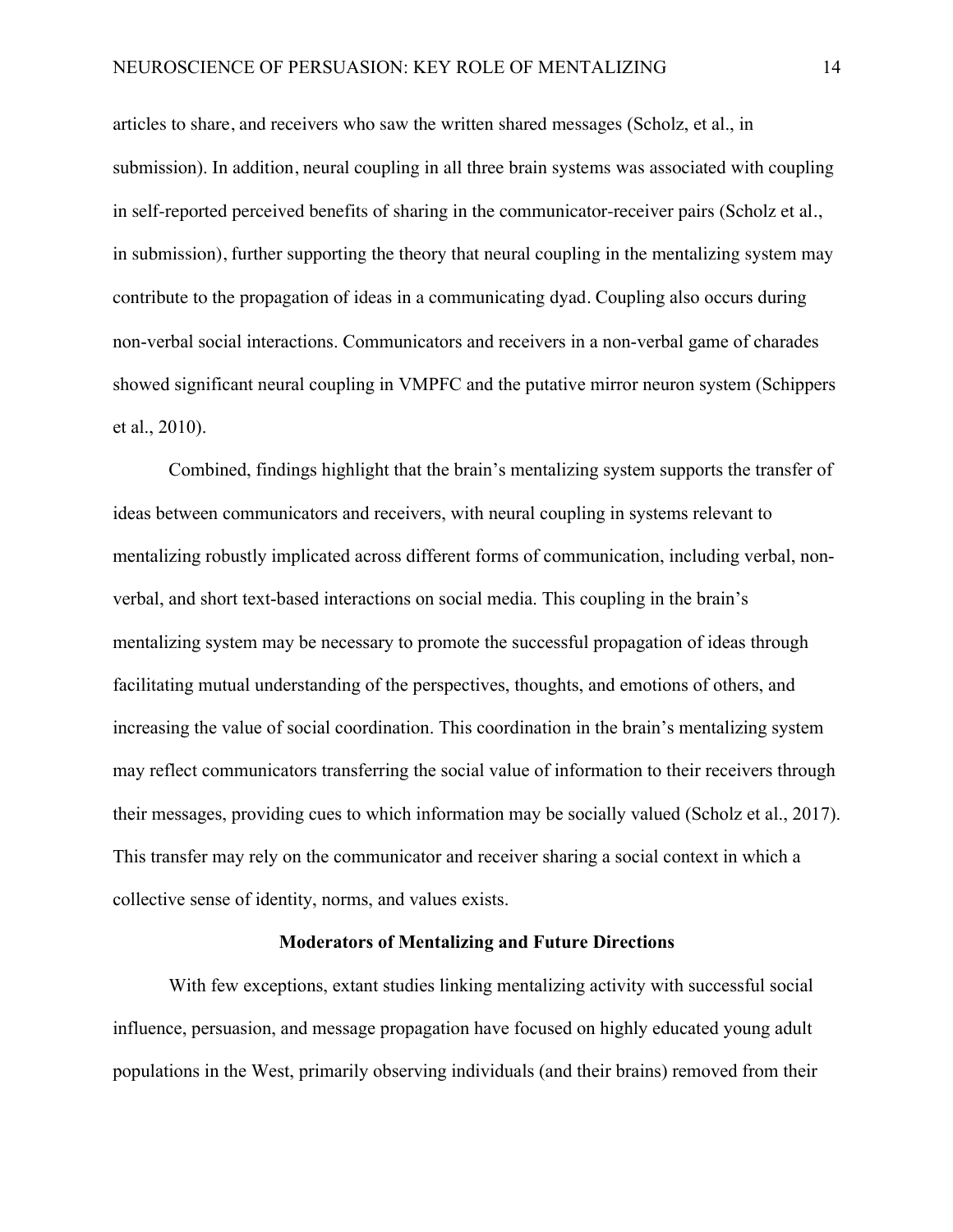environmental and social contexts. However, the effect of mentalizing on social influence may be moderated by various contextual variables. For instance, social norms vary across populations (e.g., cultures that emphasize interdependence), and the same content may be processed differently depending on how it is framed (e.g., when described in more vs. less social terms). Likewise, a vast majority of studies utilizing neuroscience have studied brain systems in isolation, extracting mean activation using a region-of-interest approach.

Growing bodies of research in recent years have begun to address this gap, suggesting that incorporating contextual variables in conjunction with neural networks can further our understanding of how the brain interacts dynamically with its environment. These new methods afford opportunities for increased precision in understanding brain activity beyond mean activation in a large brain system, by measuring patterns of brain activity and interactions between and within brain systems. In the present section, we highlight key developments in the study of social influence, and communication processes more broadly, that have incorporated these contextual considerations. Given these promising findings, we suggest that new research in each of these areas may be fruitful in moving the field forward.

## **Message-Level and Contextual Considerations**

Recent findings suggest that certain message-level features may increase the likelihood of a message being shared, such as novelty, perceived utility, and emotionality (Berger & Milkman, 2012; Kim, 2015). Less is known, however, about how these message-level features may moderate the relationship between brain activity and successful propagation of ideas as explored in previous sections, or whether mentalizing is the key mediating factor between these message variables and their effects. In one recent study (Baek et al., in submission), participants first saw generic descriptions of numerous mobile game apps and provided initial ratings on their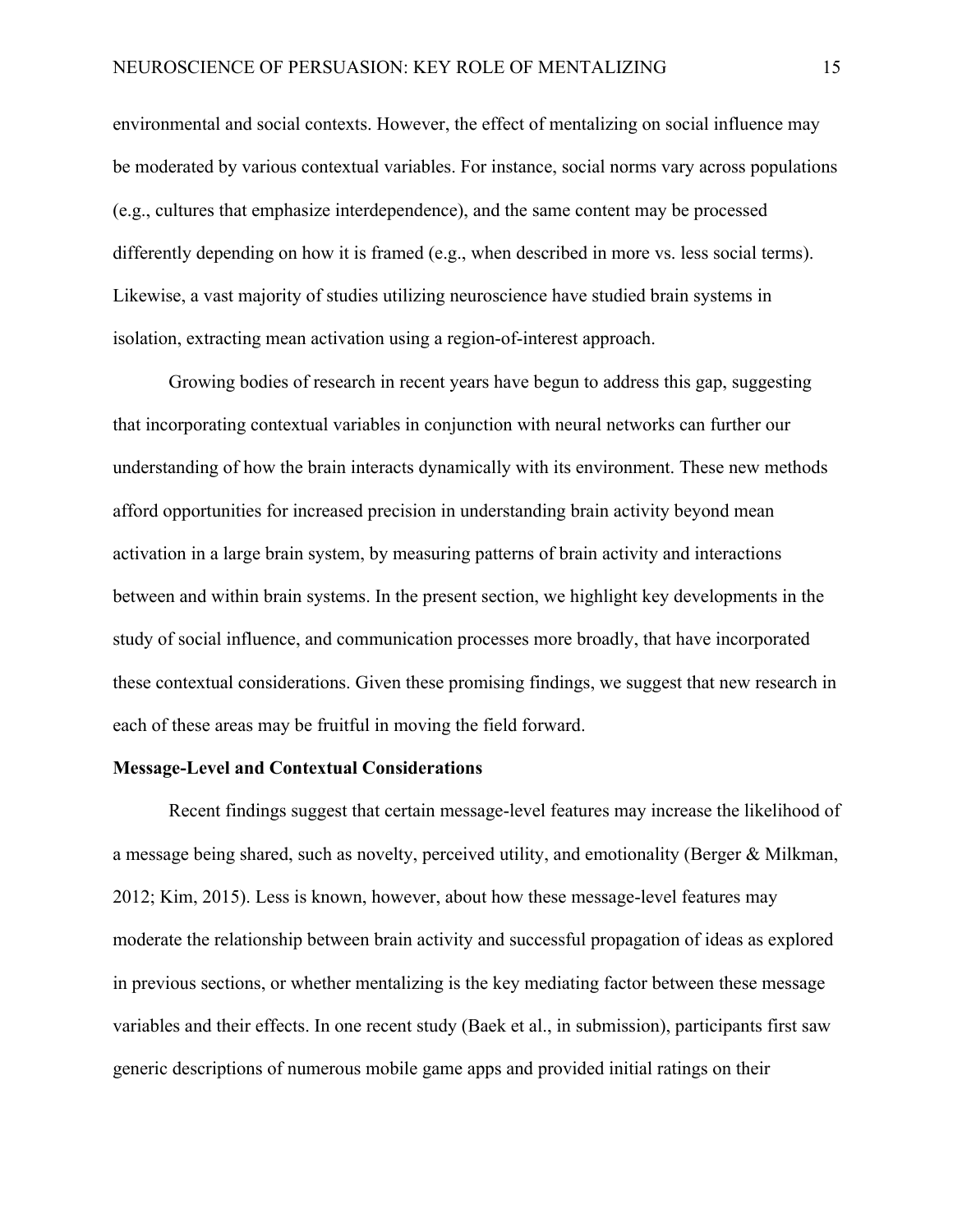likelihood to recommend each mobile game app. Next, in the fMRI scanner, participants read peer recommendations about the same mobile game apps and had the opportunity to update their initial ratings after incorporating this social feedback. Corroborating previous findings (Cascio, et al., 2015), greater mentalizing activity while participants considered social recommendations was associated with successful recommendation propagation, in that participants shifted their initial ratings toward that of the peer recommender. In this case, the relationship between mentalizing and opinion change was particularly strong when people responded to negative recommendations. One possibility is that understanding the mental states of others is particularly critical in situations involving negative feedback. More generally, certain message-level characteristics may lead to a greater consideration of social implications that drive social influence, and future studies are needed to explore these interactions further.

#### **Development**

The mentalizing system undergoes changes throughout the course of human development, and processes underlying social influence are also differently implicated based on a person's age. Research in this area may be particularly important given that the mentalizing system develops significantly over childhood and adolescence, with implicit abilities to take others' mental states developing at around 18 months of age and explicit abilities emerging between 4 and 6 years of age (U. Frith & Frith, 2003). The mentalizing system continues to change throughout adolescence (Blakemore, 2008; Harenski, Harenski, Shane, & Kiehl, 2012) and into older adulthood (Harenski et al., 2012; Moran, Jolly, & Mitchell, 2012; Wang & Su, 2013). Regions of the mentalizing system undergo structural and functional changes during adolescence (Blakemore, 2008; Steinberg, 2008), and one account suggests that this leads to heightened sensitivity to social cues and rewards during this time (Blakemore, 2008; Blakemore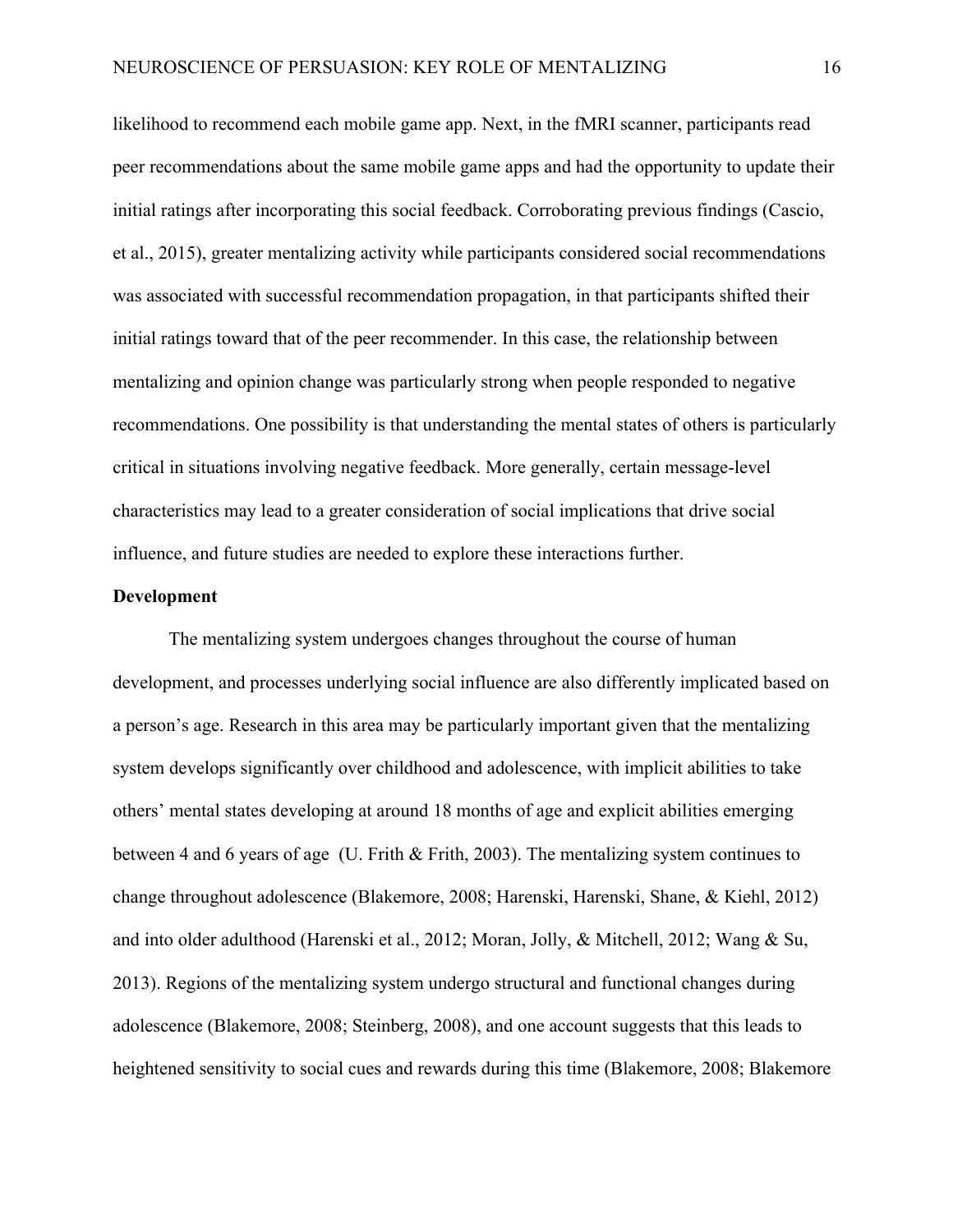& Mills, 2014). Corroborating this theory, adolescents showed stronger functional connectivity within regions of the mentalizing system than young adults during a task that required processing of social emotions (Burnett & Blakemore, 2009). Further, older adulthood is marked with decreased functionality of the brain's mentalizing system (Moran et al., 2012). Older adults showed behavioral impairments in social judgment tasks, and these deficits were reflected by decreased activity in the brain's mentalizing system during social cognition tasks (Moran et al., 2012). Combined, findings suggest that age should be carefully considered in studying the processes involved in social influence, especially given that extant studies have primarily recruited young adult participants.

Recent research has begun to address some of these considerations, with researchers investigating the neural signatures of social influence in adolescents (Cascio et al., 2015; Falk et al., 2014; Peake, et al., 2013; van Hoorn, et al., 2016; Welborn et al., 2015). Adolescent male participants who showed greater engagement in regions of the mentalizing system (DMPFC, rTPJ, PCC) while being socially excluded were also more likely to conform to social influence, showing an increased likelihood of driving more risky when paired with a peer passenger who encouraged risky-taking in a simulated driving task (Falk et al., 2014). This suggests that although similar mechanisms may be in play in adolescents and adults during social influence, additional research investigating how such effects may be moderated by age (as well as contexts such as during exclusion) may be fruitful.

## **Cultural and Environmental Considerations**

A majority of research investigating social influence, persuasion, and propagation has focused on Western samples. Recent evidence, however, suggests the importance of considering cultural variables that may moderate these effects (Tompson, Lieberman, & Falk, 2015). For one,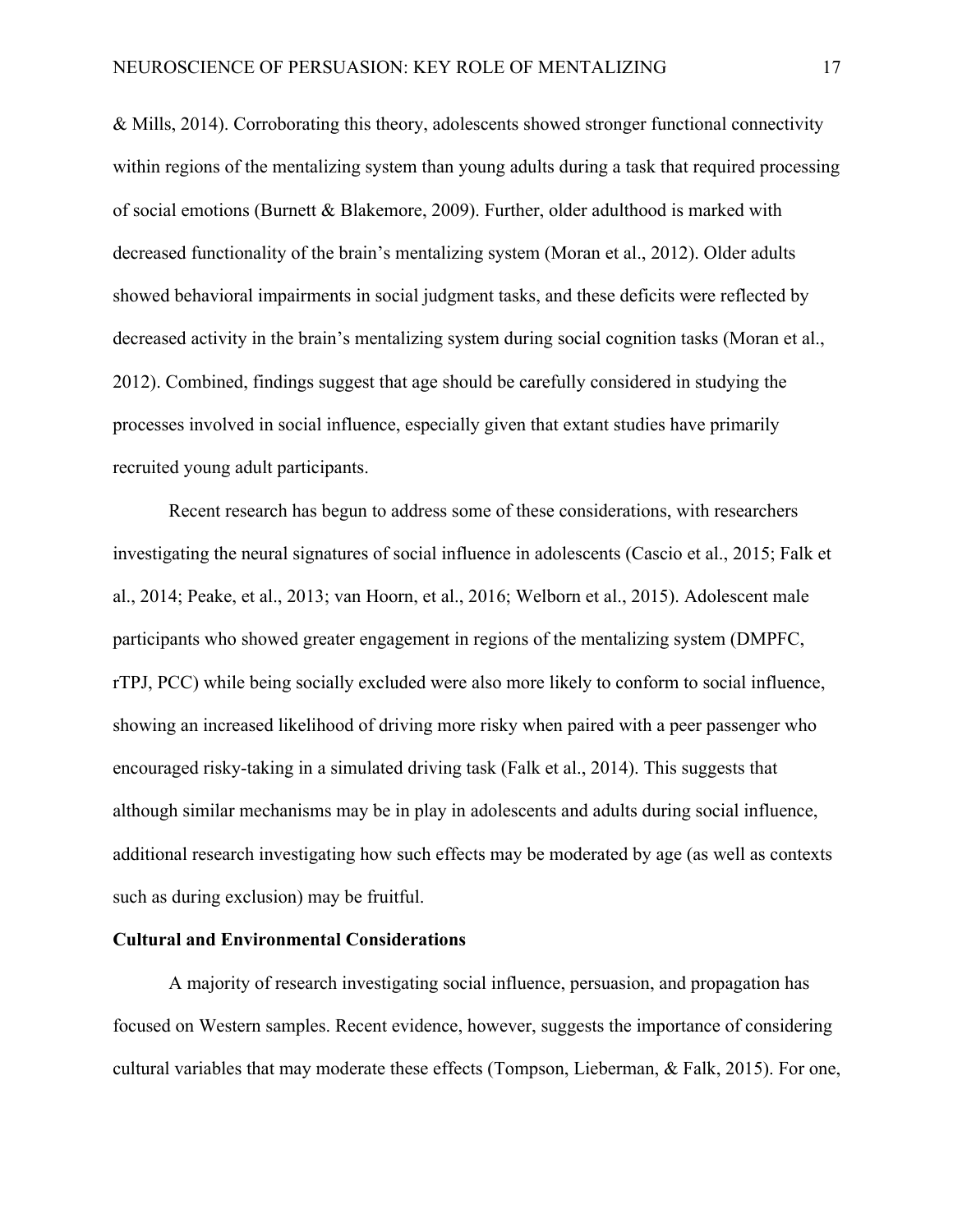persuasive messages promoting healthy behavior that align with individuals' cultural and social norms are more effective (Kalichman & Coley, 1995; Uskul & Oyserman, 2010). European Americans were more likely to find messages on health risks of caffeine more persuasive after reading messages emphasizing individualism, whereas Asian Americans were more likely to find the messages persuasive after reading messages emphasizing relational obligations (Uskul & Oyserman, 2010). Further, a meta-analysis comparing neural activity in East Asians and Westerners in social and non-social processes reported that East Asians show increased recruitment of brain systems associated with mentalizing (DMPFC, TPJ) compared to Westerners during social compared to non-social processing (Han & Ma, 2014).

Neural patterns associated with social influence and persuasion might also be moderated by environmental variables, such as socioeconomic status (Cascio, O'Donnell, Simons-Morton, Bingham, & Falk, 2017). Critically, socioeconomic status moderated the effects of mentalizing activity during social exclusion on subsequent susceptibility to social influence, such that increased mentalizing activity during social exclusion was associated with less likelihood of conformity to social influence in adolescents higher in socioeconomic status (Cascio et al., 2017). Combined, these studies emphasize the importance of considering cultural and environmental contexts in the study of social influence in the brain.

#### **Dynamic Brain and Social Networks**

A growing body of research has begun to leverage recent developments in the analysis of social networks and brain network dynamics to understand how an individual's real-life social network position might influence brain patterns associated with social influence, persuasion, and information propagation. For instance, adolescents who hold positions of brokerage in their online social networks (i.e., higher ego-betweenness centrality, meaning that individuals have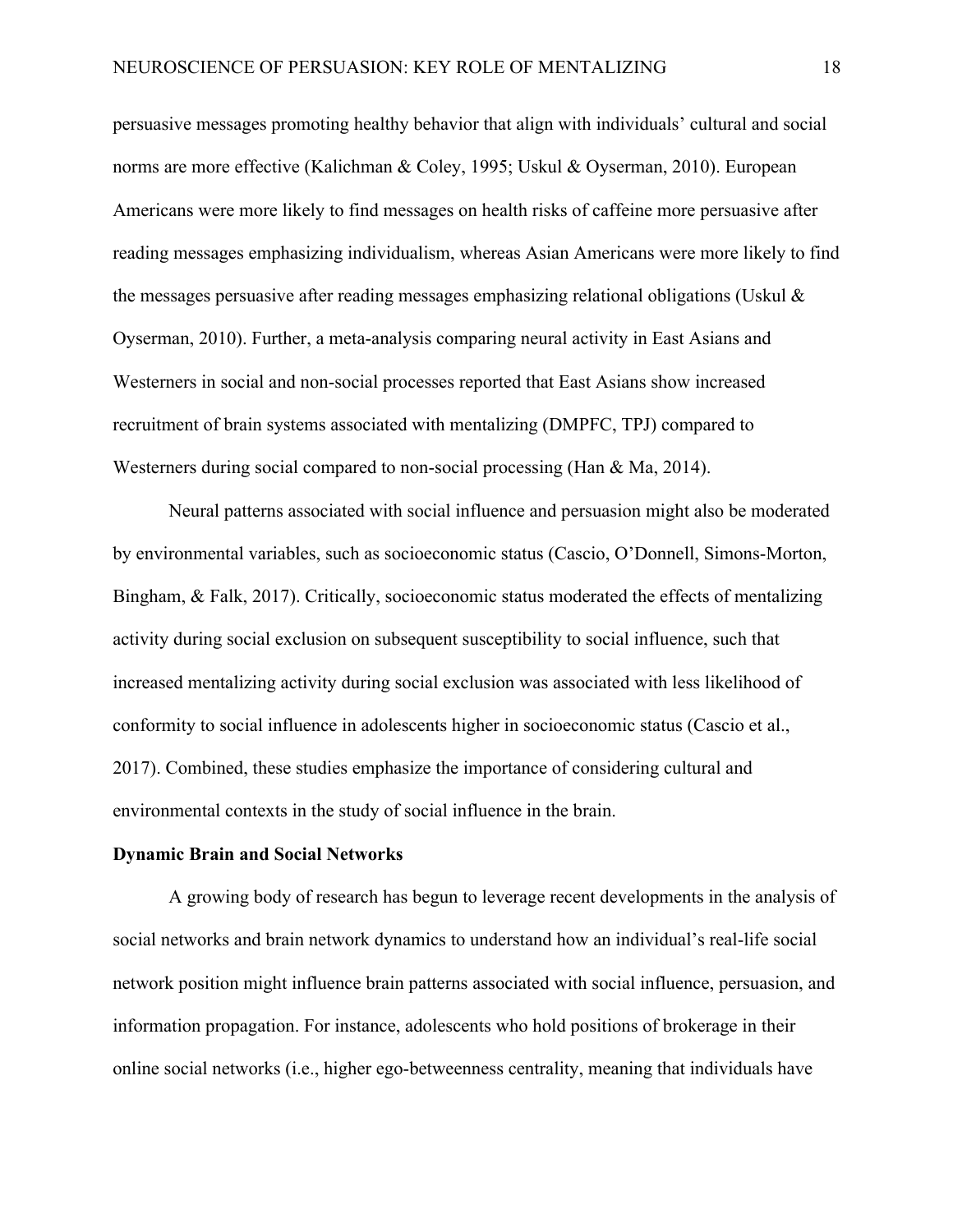more opportunities to 'broker' information between others who are otherwise not directly connected to one another) also showed greater mentalizing activity (MPFC, PC, TPJ) when making recommendations about products to their peers (O'Donnell, Bayer, Cascio, & Falk, 2017). Indeed, the human brain is dynamically associated with an individual's social network, and the brain has mechanisms to track and update social network positions of others (Parkinson, Kleinbaum, & Wheatley, 2017; Zerubavel, Bearman, Weber, & Ochsner, 2015; for a review, see Falk & Bassett, 2017).

Highlighting the value of incorporating real-life social networks, brain dynamics, and social context, adolescents who had real-life social networks that were less dense (i.e., had less friends who were connected with one another) also showed greater changes in functional connectivity within the mentalizing system when being socially excluded (Schmälzle et al., 2017). Further, adolescents who showed greater global functional connectivity within the brain's mentalizing system during social exclusion were also more susceptible to peer influence in a driving simulation task (Wasylyshyn et al., 2018). Thus, susceptibility to social influence may not only involve mean engagement of the brain's mentalizing system (Falk et al., 2014), but also functional coordination within the system. Accordingly, incorporating variables from real-life social networks and dynamic neural patterns are promising avenues to uncover variables that lead to social influence.

#### **Conclusion**

Extant research highlights mentalizing as one signal that contributes to decision-making that lead to successful social influence, persuasion, and information propagation. Both communicators and receivers of social influence engage in mentalizing as they consider the social implications of their actions, and the degree to which they engage in these processes are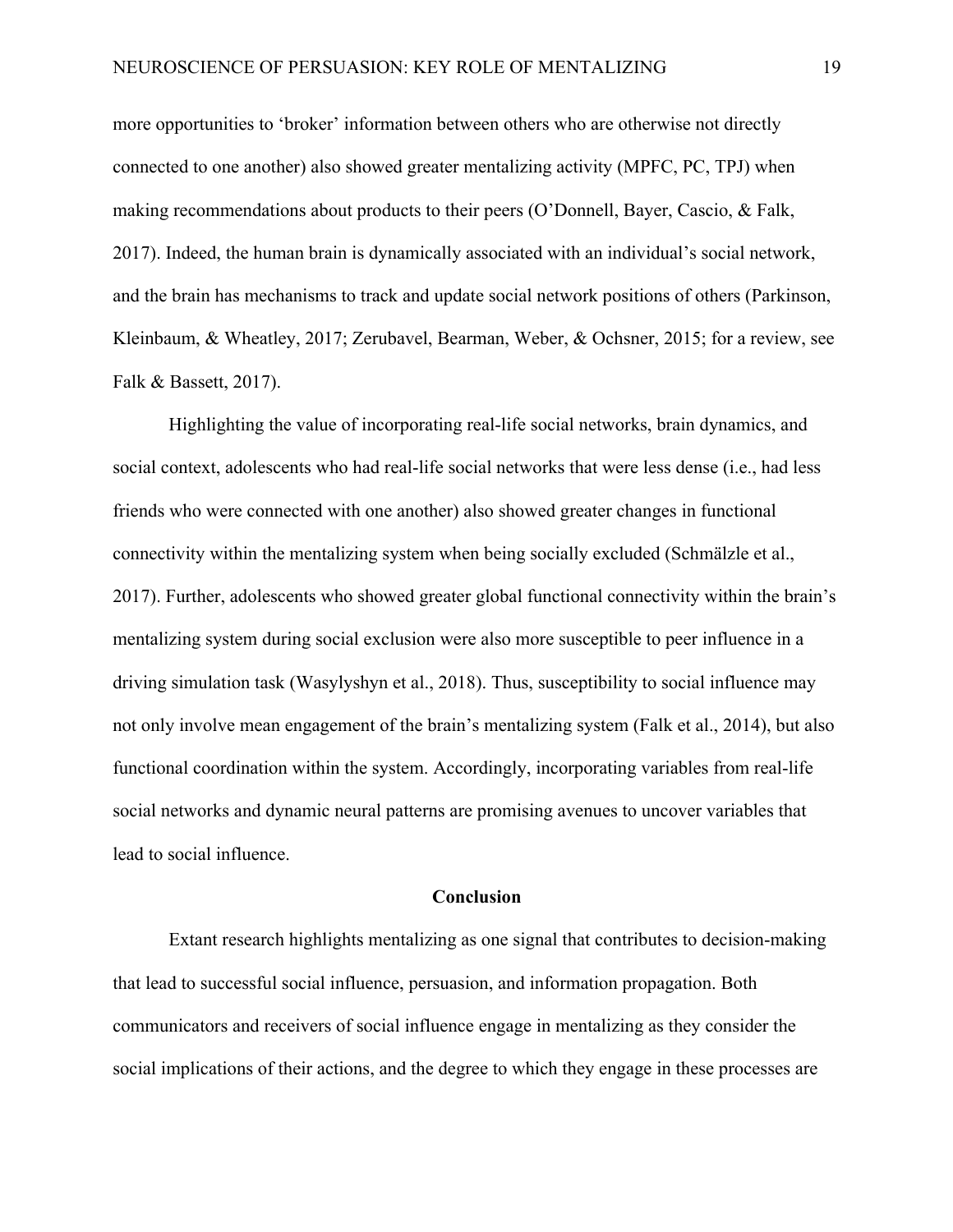predictive of whether attempts at social influence, persuasion, and message propagation will be successful. Recent research has also begun to uncover contextual variables that may moderate the relationship between mentalizing and social influence. Future research that explores these avenues may be productive in understanding the variables that lead to social influence.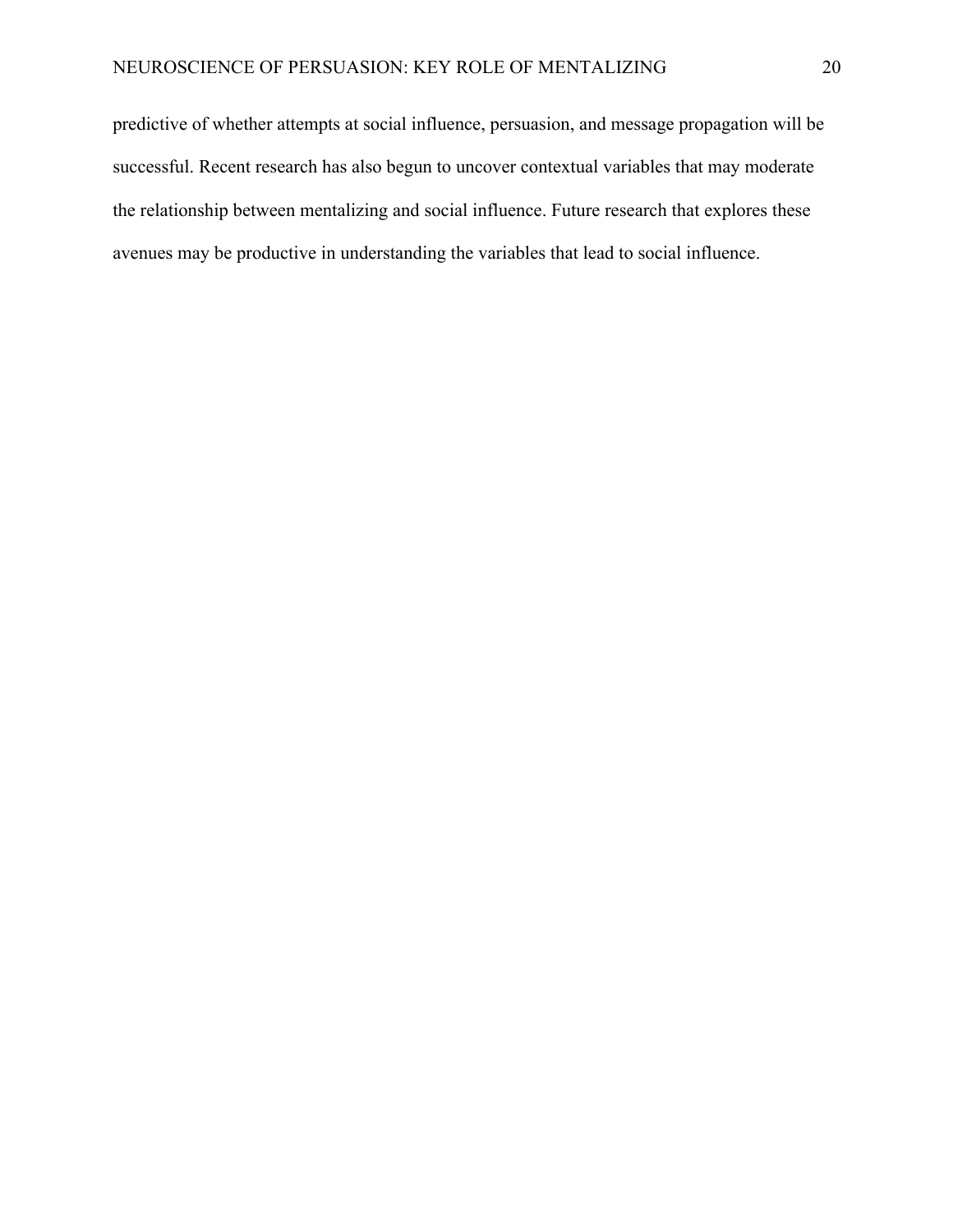## References

- Adolphs, R. (2009). The social brain: neural basis of social knowledge. *Annual Review of Psychology*, *60*, 693–716.
- Baek, E.C., Scholz, C., O'Donnell, M.B., & Falk, E.B. (in submission). The Involvement of mentalizing and valuation brain networks in social influence on message receivers.
- Baek, E. C., & Falk, E. B. (2018). Persuasion and influence: what makes a successful persuader? *Current Opinion in Psychology*, *24*(1), 53-57.
- Baek, E. C., Scholz, C., O'Donnell, M. B., & Falk, E. B. (2017). The value of sharing information: A neural account of information transmission. *Psychological Science*, *28*(7), 851–861.
- Bateman, A. W., & Fonagy, P. (Eds.). (2012). *Handbook of mentalizing in mental health practice*. Arlington, VA: American Psychiatric Publishing, Inc.
- Baumeister, R. F., & Leary, M. R. (1995). The need to belong: Desire for interpersonal attachments as a fundamental human motivation. *Psychological Bulletin*, *117*(3), 497–529.
- Berger, J. (2014). Word of mouth and interpersonal communication: A review and directions for future research. *Journal of Consumer Psychology*, *24*(4), 586–607.
- Berger, J., & Milkman, K. L. (2012). What makes online content viral? *Journal of Marketing Research*, *49*(2), 192–205.
- Blakemore, S. J. (2008). The social brain in adolescence. *Nature Reviews Neuroscience, 9*(4), 267-277.
- Blakemore, S. J., & Mills, K. L. (2014). Is adolescence a sensitive period for sociocultural processing? *Annual Review of Psychology*, *65*(1), 187–207.

Burnett, S., & Blakemore, S. J. (2009). Functional connectivity during a social emotion task in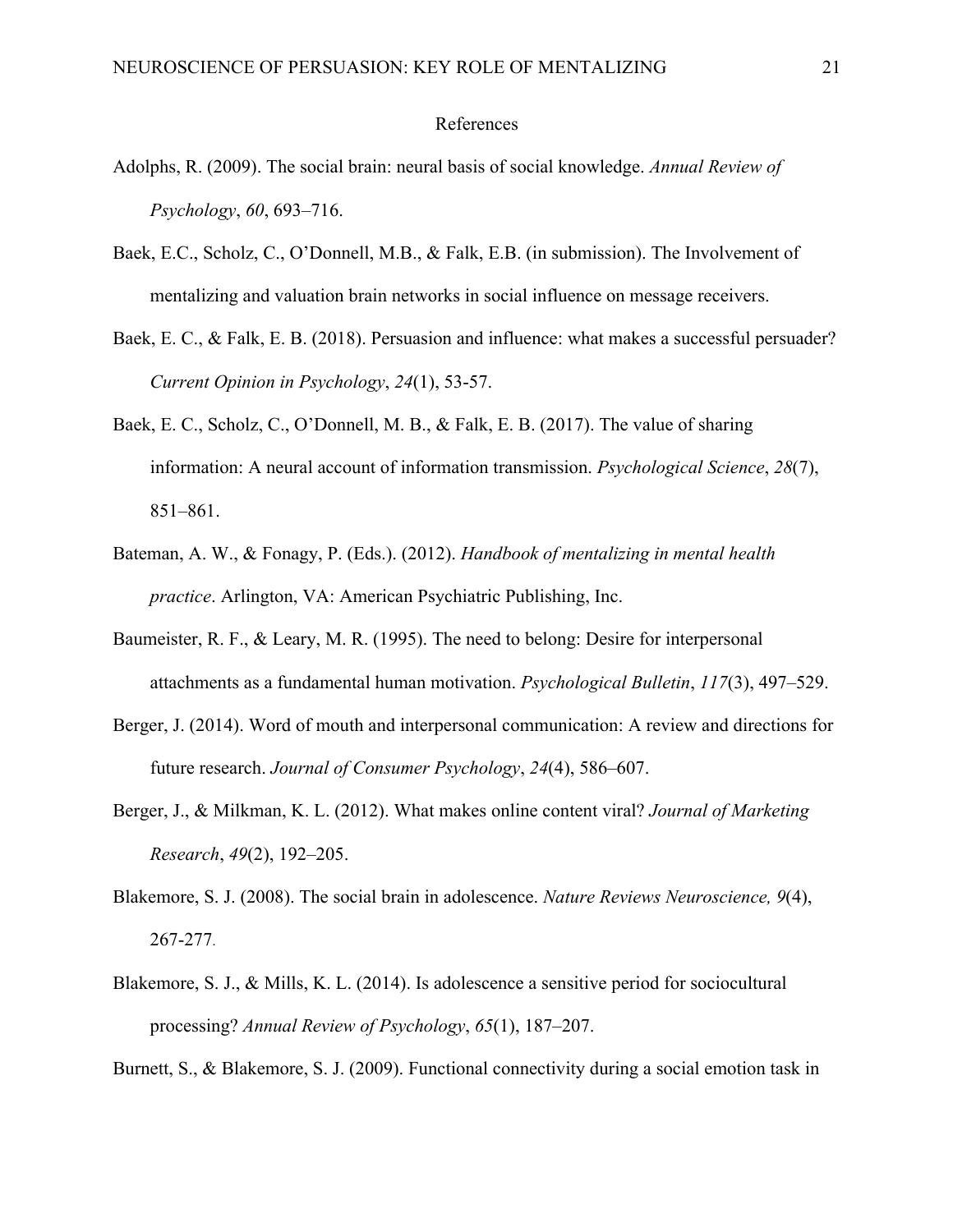adolescents and in adults. *European Journal of Neuroscience*, *29*(6), 1294–1301.

- Cappella, J. N. (1997). Behavioral and judged coordination in adult informal social interactions: Vocal and kinesic indicators. *Journal of Personality and Social Psychology*, *72*(1), 119– 131.
- Cascio, C. N., O'Donnell, M. B., Bayer, J., Tinney, F. J., & Falk, E. B. (2015). Neural correlates of susceptibility to group opinions in online word-of-mouth recommendations. *Journal of Marketing Research*, *52*(4), 559–575.
- Cascio, C. N., O'Donnell, M. B., Simons-Morton, B. G., Bingham, C. R., & Falk, E. B. (2017). Cultural context moderates neural pathways to social influence. *Culture and Brain*, *5*(1), 50–70.
- Chung, Y. S., Barch, D., & Strube, M. (2014). A meta-analysis of mentalizing impairments in adults with schizophrenia and autism spectrum disorder. *Schizophrenia Bulletin*, *40*(3), 602–616.
- Cialdini, R. B., Demaine, L. J., Sagarin, B. J., Barrett, D. W., Rhoads, K., & Winter, P. L. (2006). Managing social norms for persuasive impact. *Social Influence*, *1*(1), 3–15.
- Cialdini, R. B., & Goldstein, N. J. (2004). Social influence: compliance and conformity. *Annual Review of Psychology*, *55*, 591–621.
- Dmochowski, J. P., Bezdek, M. A., Abelson, B. P., Johnson, J. S., Schumacher, E. H., & Parra, L. C. (2014). Audience preferences are predicted by temporal reliability of neural processing. *Nature Communications*, *5*, 1–9.
- Dufour, N., Redcay, E., Young, L., Mavros, P. L., Moran, J. M., Triantafyllou, C., … Saxe, R. (2013). Similar brain activation during false belief tasks in a large sample of adults with and without autism. *PLoS ONE*, *8*(9): e75468.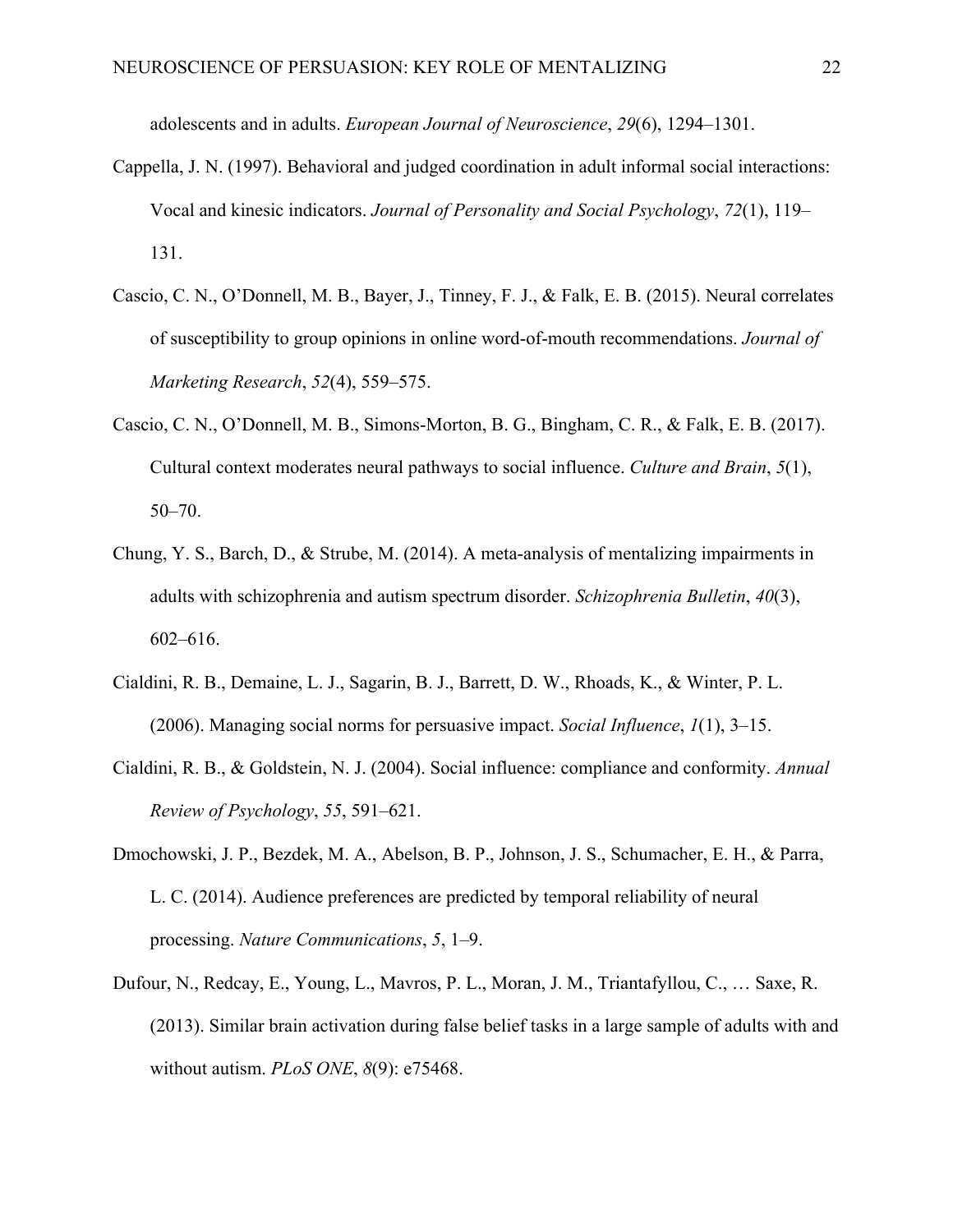- Falk, E. B., & Bassett, D. S. (2017). Brain and Social Networks: Fundamental Building Blocks of Human Experience. *Trends in Cognitive Sciences*, *21*(9), 674–690.
- Falk, E. B., Cascio, C. N., Brook O'Donnell, M., Carp, J., Tinney, F. J., Bingham, C. R., … Simons-Morton, B. G. (2014). Neural responses to exclusion predict susceptibility to social influence. *The Journal of Adolescent Health : Official Publication of the Society for Adolescent Medicine*, *54*(5 Suppl), S22-31.
- Falk, E. B., Morelli, S. A., Welborn, B. L., Dambacher, K., & Lieberman, M. D. (2013). Creating buzz: The neural correlates of effective message propagation. *Psychological Science*, *24*(7), 1234–42.
- Falk, E. B., O'Donnell, M., & Lieberman, M. (2012). Getting the word out: Neural correlates of enthusiastic message propagation. *Frontiers in Human Neuroscience*, *6*, 313.
- Falk, E. B., Rameson, L., Berkman, E. T., Liao, B., Kang, Y., Inagaki, T. K., & Lieberman, M. D. (2010). The neural correlates of persuasion: a common network across cultures and media. *Journal of Cognitive Neuroscience*, *22*(11), 2447–2459.
- Falk, E. B., & Scholz, C. (2018). Persuasion, influence and value: Perspectives from communication and social neuroscience. *Annual Review of Psychology*, *69,* 329-356.
- Frith, C. D., & Frith, U. (2006). The neural basis of mentalizing. *Neuron*, *50*(4), 531–534.
- Frith, U., & Frith, C. D. (2003). Development and neurophysiology of mentalizing. *Philosophical Transactions of the Royal Society B: Biological Sciences*, *358*(1431), 459– 473.
- Goldstein, N. J., Cialdini, R. B., & Griskevicius, V. (2008). A room with a viewpoint: Using social norms to motivate environmental conservation in hotels. *Journal of Consumer Research*, *35*(3), 472–482.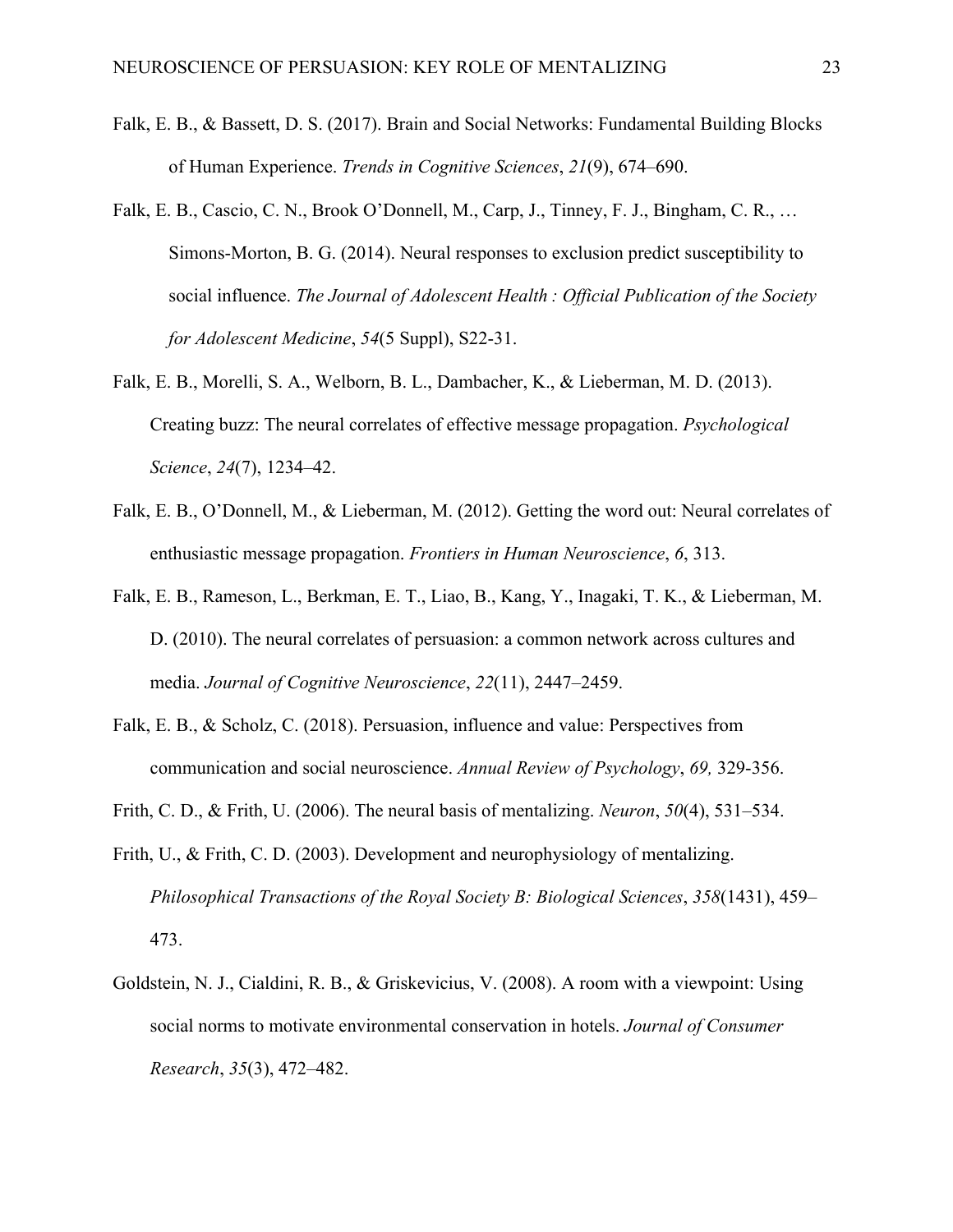- Gonzales, A. L., Hancock, J. T., & Pennebaker, J. W. (2010). Language style matching as a predictor of social dynamics in small groups. *Communication Research*, *37*(1), 3–19.
- Han, S., & Ma, Y. (2014). Cultural differences in human brain activity: A quantitative metaanalysis. *NeuroImage*, *99*, 293–300.
- Happé, F. G. E. (1994). An advanced test of theory of mind: Understanding of story characters' thoughts and feelings by able autistic, mentally handicapped, and normal children and adults. *Journal of Autism and Developmental Disorders*, *24*(2), 129–154.
- Harenski, C. L., Harenski, K. A., Shane, M. S., & Kiehl, K. A. (2012). Neural development of mentalizing in moral judgment from adolescence to adulthood. *Developmental Cognitive Neuroscience*, *2*(1), 162–173.
- Kalichman, S. C., & Coley, B. (1995). Context framing to enhance HIV-antibody-testing messages targeted to African American women. *Health Psychology*, *14*(3), 247–254.
- Kampe, K. K. W., Frith, C. D., & Frith, U. (2003). "Hey John": Signals conveying communicative intention toward the self activate brain regions associated with "mentalizing," regardless of modality. *The Journal of Neuroscience*, *23*(12), 5258–5263.
- Kim, H. S. (2015). Attracting views and going viral: How message features and news-sharing channels affect health news diffusion. *Journal of Communication*, *65*, 512–534.
- Lakin, J. L., & Chartrand, T. L. (2003). Using nonconscious behavioral mimicry to create affiliation and rapport. *Psychological Science*, *14*(4), 334–339.
- Lakin, J. L., Jefferis, V. E., Cheng, C. M., & Chartrand, T. L. (2003). The chameleon effect as social glue: Evidence for the evolutionary significance of nonconscious mimicry. *Journal of Nonverbal Behavior*, *27*(3), 145–161.

Meyer, M. L., Davachi, L., Ochsner, K. N., & Lieberman, M. D. (2018). Evidence that default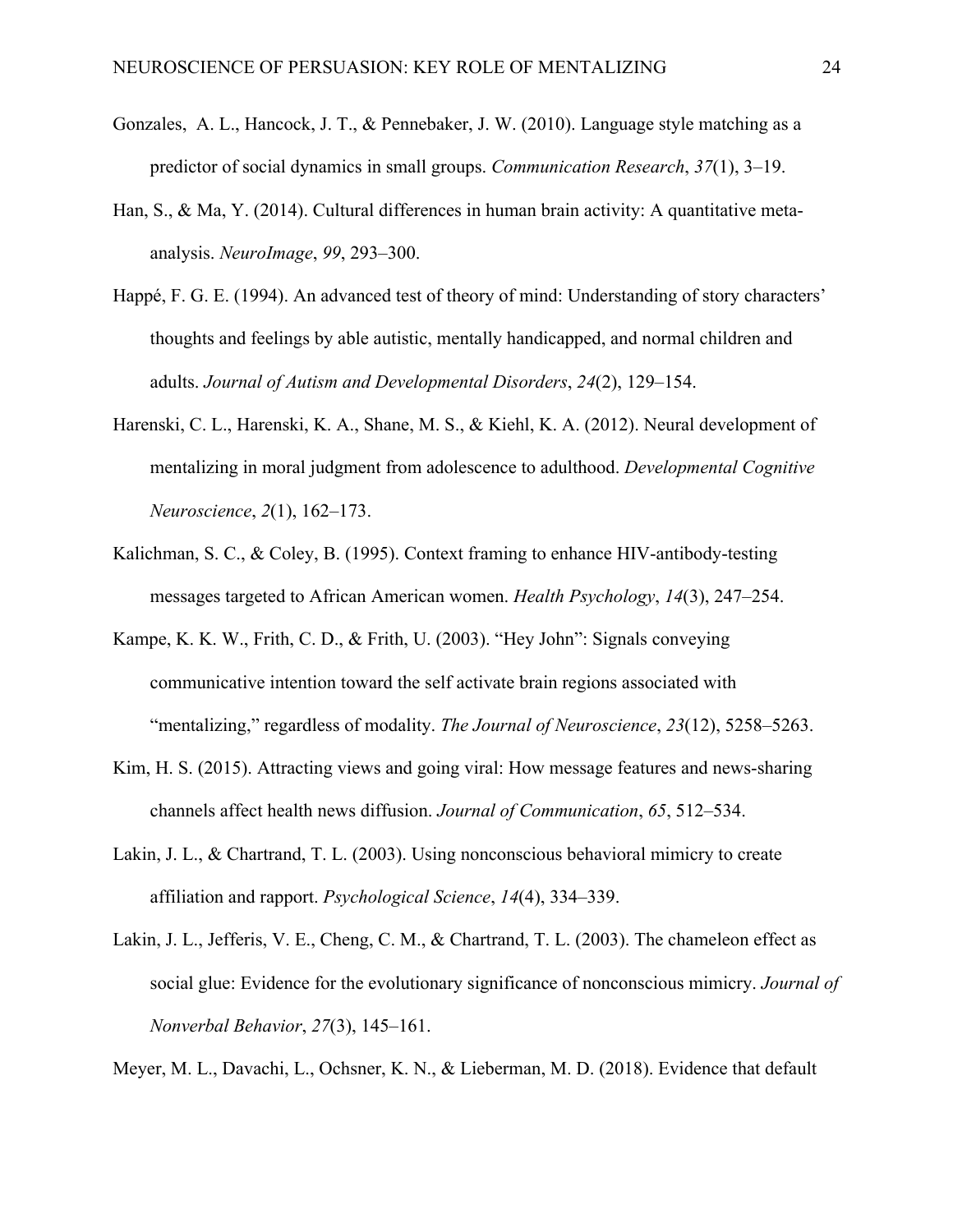network connectivity during rest consolidates social information. *Cerebral Cortex*, *29*(5), 1910–1920.

- Moran, J. M., Jolly, E., & Mitchell, J. P. (2012). Social-Cognitive deficits in normal aging. *Journal of Neuroscience*, *32*(16), 5553–5561.
- O'Donnell, M. B., Bayer, J. B., Cascio, C. N., & Falk, E. B. (2017). Neural bases of recommendations differ according to social network structure. *Social Cognitive and Affective Neuroscience*, *12*(1), 61-69.
- Parkinson, C., Kleinbaum, A. M., & Wheatley, T. (2017). Spontaneous neural encoding of social network position. *Nature Human Behaviour*, *1*(5), 0072.
- Peake, S. J., Dishion, T. J., Stormshak, E. A., Moore, W. E., & Pfeifer, J. H. (2013). Risk-taking and social exclusion in adolescence: Neural mechanisms underlying peer influences on decision-making. *NeuroImage*, *82*(7), 23–34.
- Poldrack, R. A. (2011). Inferring mental states from neuroimaging data: From reverse inference to large-scale decoding. *Neuron*, *72*(5), 692–697. Raichle, M. E. (2015). The Brain's Default Mode Network. *Annual Review of*

*Neuroscience*, *38*, 433–447.

- Richardson, D. C., & Dale, R. (2005). Looking to understand: The coupling between speakers' and listeners' eye movements and its relationship to discourse comprehension. *Cognitive Science*, *29*(6), 1045–1060.
- Schippers, M. B., Roebroeck, A., Renken, R., Nanetti, L., & Keysers, C. (2010). Mapping the information flow from one brain to another during gestural communication. *Proceedings of the National Academy of Sciences*, *107*(20), 9388–9393.

Schmälzle, R., Brook O'Donnell, M., Garcia, J. O., Cascio, C. N., Bayer, J., Bassett, D. S., …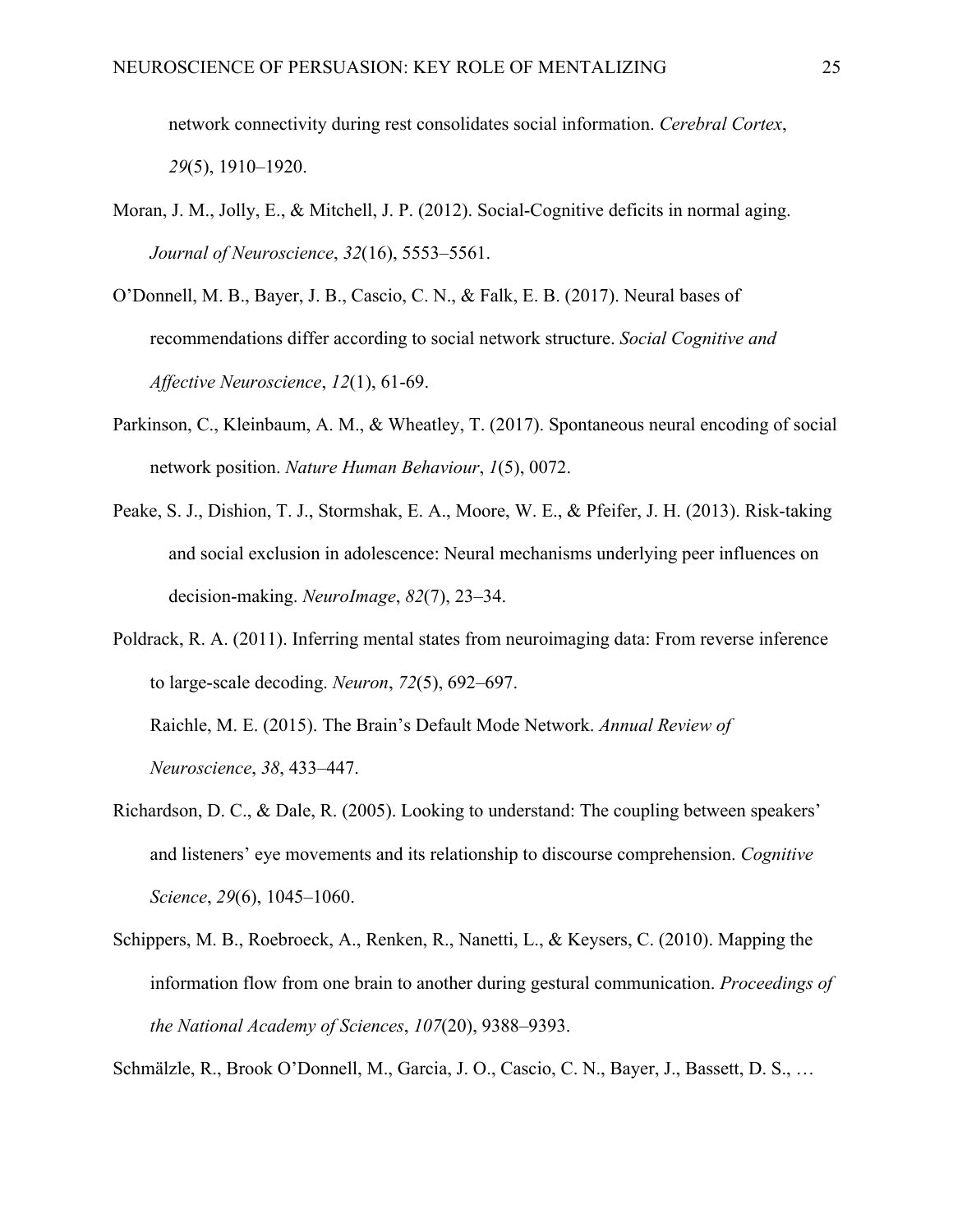Falk, E. B. (2017). Brain connectivity dynamics during social interaction reflect social network structure. *Proceedings of the National Academy of Sciences*, *114*(20), 5153-5158.

- Schmälzle, R., Häcker, F. E. K., Honey, C. J., & Hasson, U. (2014). Engaged listeners: Shared neural processing of powerful political speeches. *Social Cognitive and Affective Neuroscience*, *10*(8), 1137–1143.
- Scholz, C., Doré, B.P., Baek, E.C., O'Donnell, M.B., & Falk, E.B. (in submission). A neural propagation system: Neurocognitive and preference synchrony in information sharers and their receivers.
- Scholz, C., Baek, E.C., O'Donnell, M.B. & Falk, E.B. (2019) Decision-making about broad- and narrowcasting: a neuroscientific perspective, Media Psychology, doi: 10.1080/15213269.2019.1572522
- Scholz, C., Baek, E. C., O'Donnell, M. B., Kim, H. S., Cappella, J. N., & Falk, E. B. (2017). A neural model of valuation and information virality. *Proceedings of the National Academy of Sciences*, *114*(11), 2881-2886.
- Snyder, M. (1974). Self-monitoring of expressive behavior. *Journal of Personality and Social Psychology*, *30*(4), 526–537.
- Steinberg, L. (2008). A social neuroscience perspective on adolescent risk-taking. *Developmental Review*, *28*(1), 78–106.
- Stephens, G. J., Silbert, L. J., & Hasson, U. (2010). Speaker-listener neural coupling underlies successful communication. *Proceedings of the National Academy of Sciences*, *107*(32), 14425–14430.
- Tompson, S., Lieberman, M. D., & Falk, E. B. (2015). Grounding the neuroscience of behavior change in the sociocultural context. *Current Opinion in Behavioral Sciences*, *5*, 58–63.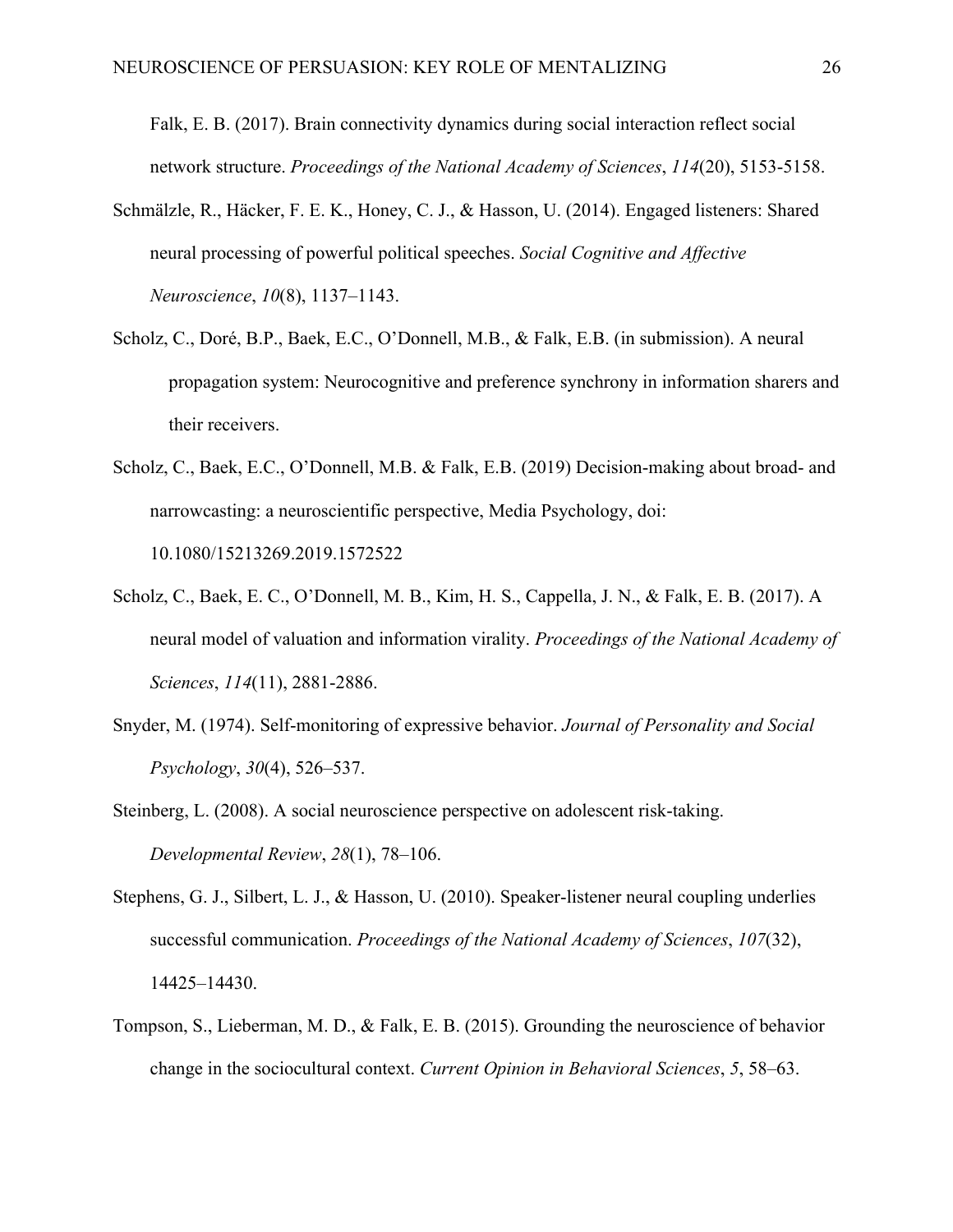- Uskul, A. K., & Oyserman, D. (2010). When message-frame fits salient cultural-frame, messages feel more persuasive. *Psychology and Health*, *25*(3), 321–337.
- Wang, Z., & Su, Y. (2013). Age-related differences in the performance of theory of mind in older adults: A dissociation of cognitive and affective components. *Psychology and Aging*, *28*(1), 284–291.
- Wasylyshyn, N., Falk, B. H., Garcia, J. O., Cascio, C. N., O'Donnell, M. B., Bingham, C. R., … Falk, E. B. (2018). Global brain dynamics during social exclusion predict subsequent behavioral conformity. *Social Cognitive and Affective Neuroscience*, *13*(2), 182–191.
- Welborn, B. L., Lieberman, M. D., Goldenberg, D., Fuligni, A. J., Galván, A., & Telzer, E. H. (2015). Neural mechanisms of social influence in adolescence. *Social Cognitive and Affective Neuroscience*, *11*(1), 100–109.
- Wimmer, H., & Perner, J. (1983). Beliefs about beliefs: Representation and constraining function of wrong beliefs in young children's understanding of deception. *Cognition*, *13*(1), 103– 128.
	- van Hoorn, J., van Dijk, E., Meuwese, R., Rieffe, C., & Crone, E. A. (2016). Peer influence on prosocial behavior in adolescence. *Journal of Research on Adolescence*, *26*(1), 90– 100.
- Yarkoni, T., Poldrack, R. A., Nichols, T. E., Van Essen, D. C., & Wager, T. D. (2011). Largescale automated synthesis of human functional neuroimaging data. *Nature Methods*, *8*(8), 665–870.
- Zerubavel, N., Bearman, P. S., Weber, J., & Ochsner, K. N. (2015). Neural mechanisms tracking popularity in real-world social networks. *Proceedings of the National Academy of Sciences*, *112*(49), 15072–15077.